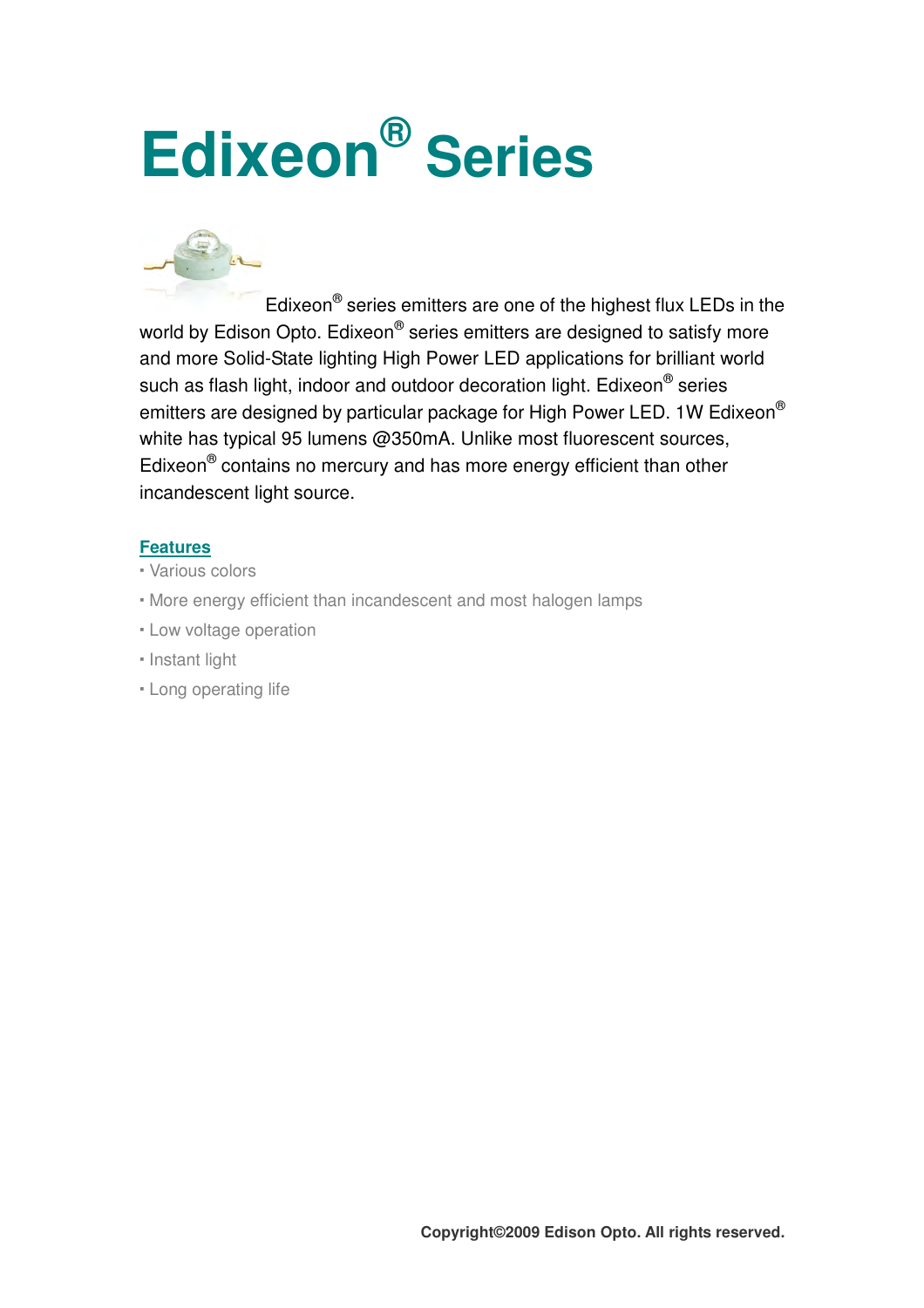

# **Table of Contents**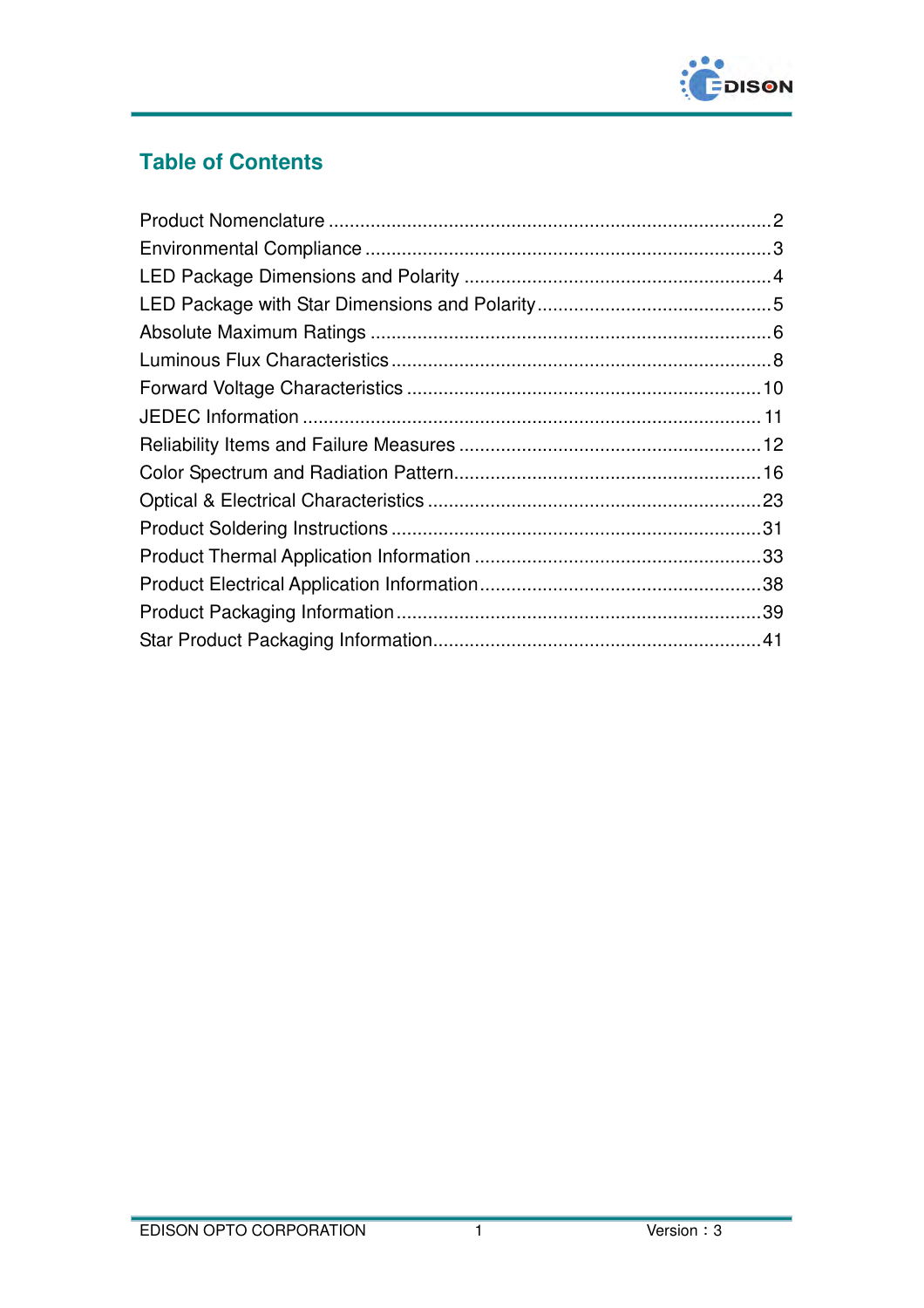

### **Product Nomenclature**

The following table describes the available color, power, and lens type. For more flux and forward voltage information, please consult the Bin Group document.

< Table 1 Edixeon® series nomenclature >

| X1       | X2                   | X3   | Х4             | X5   | E D E X - 1 L A 5 - E 1-A B 16<br>X8<br>X6<br>X7 | X9        | X10 X11 X12 |      |      |                                |      |              |
|----------|----------------------|------|----------------|------|--------------------------------------------------|-----------|-------------|------|------|--------------------------------|------|--------------|
| X1       |                      |      | X <sub>2</sub> |      | X <sub>3</sub>                                   |           | <b>X4</b>   |      |      | X <sub>5</sub>                 |      | <b>X6</b>    |
| LED Item |                      |      | Module         |      | <b>Emitting Color</b>                            |           | Power       |      |      | Lens Item                      |      | Housing Item |
| Code     | Type                 | Code | Type           | Code | Type                                             |           | Code        | Type | Code | Type                           | Code | Type         |
| ED       | Edixeon <sup>®</sup> | Ε    | Emitter        | W    | Cool White                                       | $\circ$   | 1           | 1 W  | L.   | Lambertian (140°)              | Α    | White        |
|          |                      | S    | Star           | H.   | Neutral White ●                                  |           | 3           | 3 W  | B    | Batwing $(\pm 40^{\circ})$     |      |              |
|          |                      |      |                | Χ    | Warm White                                       | $\bullet$ |             |      | S    | Side Emitting $(\pm 80^\circ)$ |      |              |
|          |                      |      |                | R    | Red                                              |           |             |      | F    | Focusing (80°)                 |      |              |
|          |                      |      |                | Α    | Amber                                            |           |             |      |      |                                |      |              |
|          |                      |      |                | т    | True Green                                       |           |             |      |      |                                |      |              |
|          |                      |      |                | B    | Blue                                             |           |             |      |      |                                |      |              |

 $X7$ X10 X12  $X8$ X9 X11 Material Phosphor Item **Testing Current** Shape Item Al PCB Color Thickness Code Type Code Type Code Type Code Type  $\mathbb{1}$ 350mA  $\mathsf A$ Star W White  $10$  $1.0<sub>mm</sub>$  $\overline{3}$ 700mA  $\mathsf B$ Square(25\*25mm) G Green 16  $1.6<sub>mm</sub>$  $\subset$ Square(30\*30mm)  $\mathsf B$ Black 20  $2.0<sub>mm</sub>$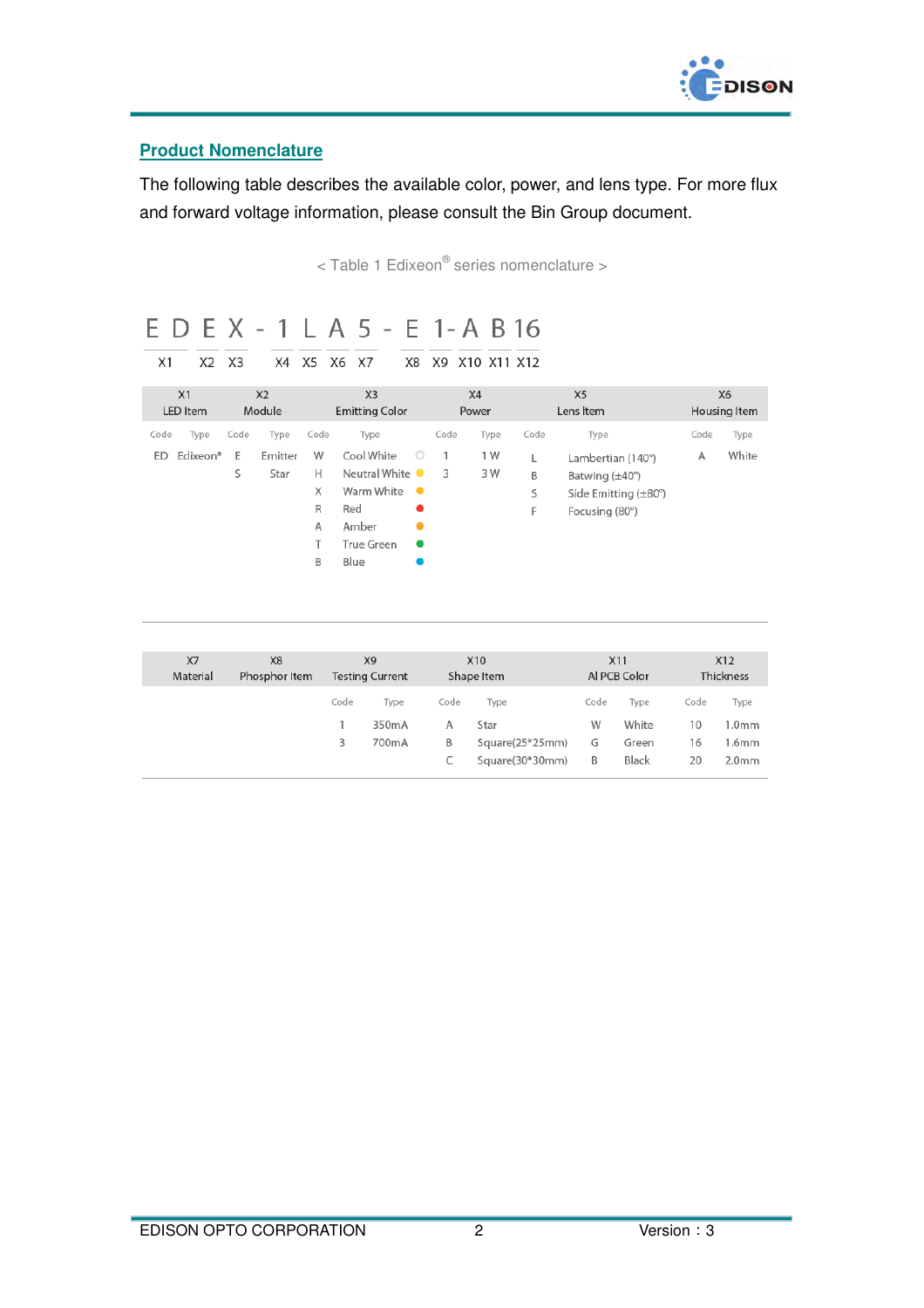

## **Environmental Compliance**

Edixeon<sup>®</sup> series are compliant to the Restriction of Hazardous Substances Directive or RoHS. The restricted materials including lead, mercury cadmium hexavalent chromium, polybrominated biphenyls (PBB) and polybrominated diphenyl ether (PBDE) are not used in Edixeon® series to provide an environmentally friendly product to the customers.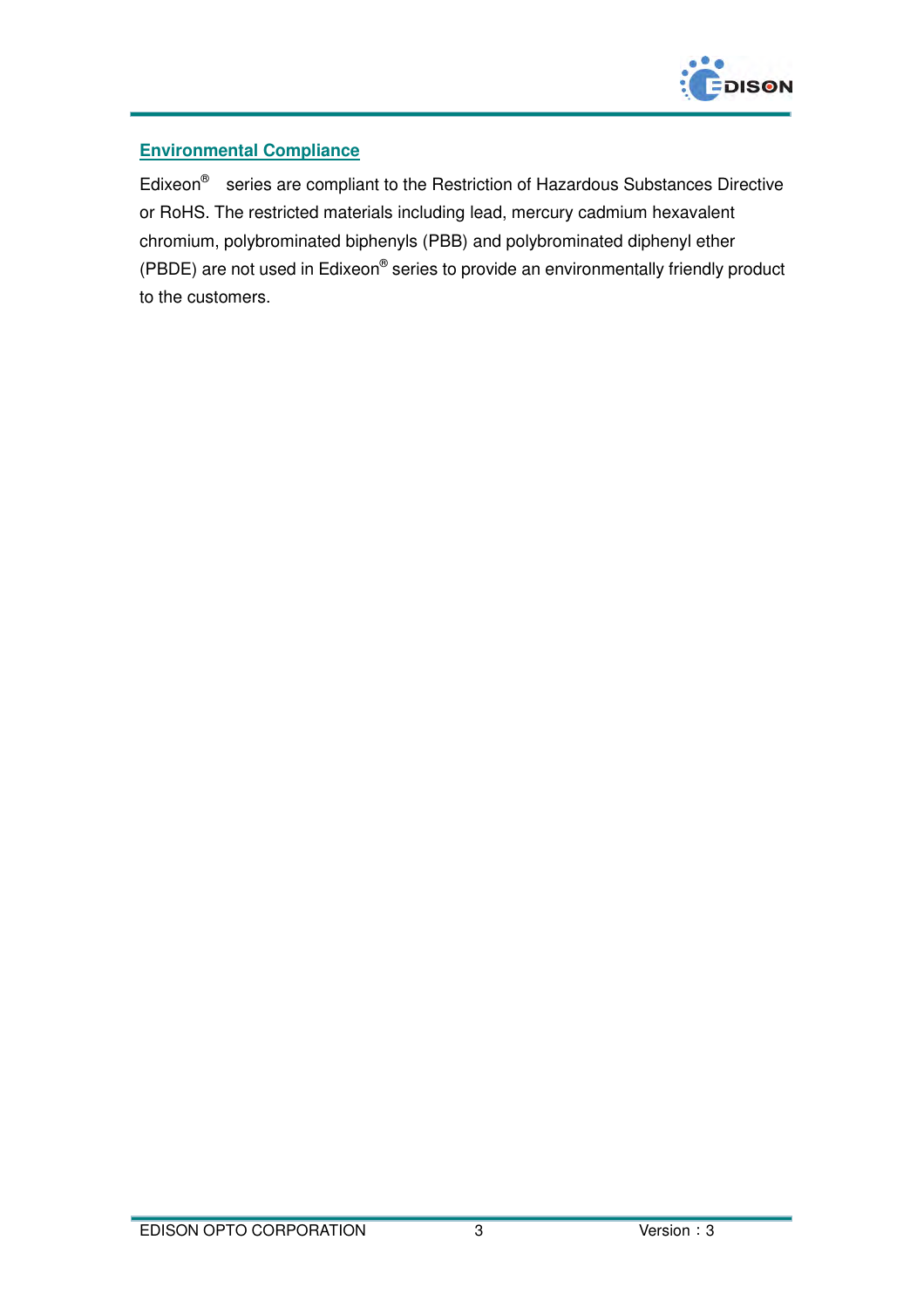

## **LED Package Dimensions and Polarity**

**Lambertian, Side Emitting, Batwing, and Focusing Emitter Type**

#### Lambertian Side Emitting







 $14.5 \pm 0.3$ 



Anode(+) Slug Architect Cathode(-)  $5.4 \pm 0.2$  $3.5\frac{1}{4}0.2$  $6.1\frac{1}{4}0.3$ 

 $11.9 ± 0$ 

 $\frac{14.5 \pm 0.3}{14.5 \pm 0.3}$ 

 $0.1 \pm 0.2$ 

8.0±0.2





Batwing





 $5.1$  $14.5 \pm 0.$ 



< Figure 1 Edixeon<sup>®</sup> series dimensions >

#### **Notes:**

- 1. All dimensions are in mm.
- 2. It is strongly recommended that the temperature of lead dose exceed 55℃.
- 3. Lambertian and side emitting series slug has polarity as anode.
- 4. It is important that the slug can't contact aluminum surface, It is strongly recommended that there should coat a uniform electrically isolated heat dissipation film on the aluminum surface.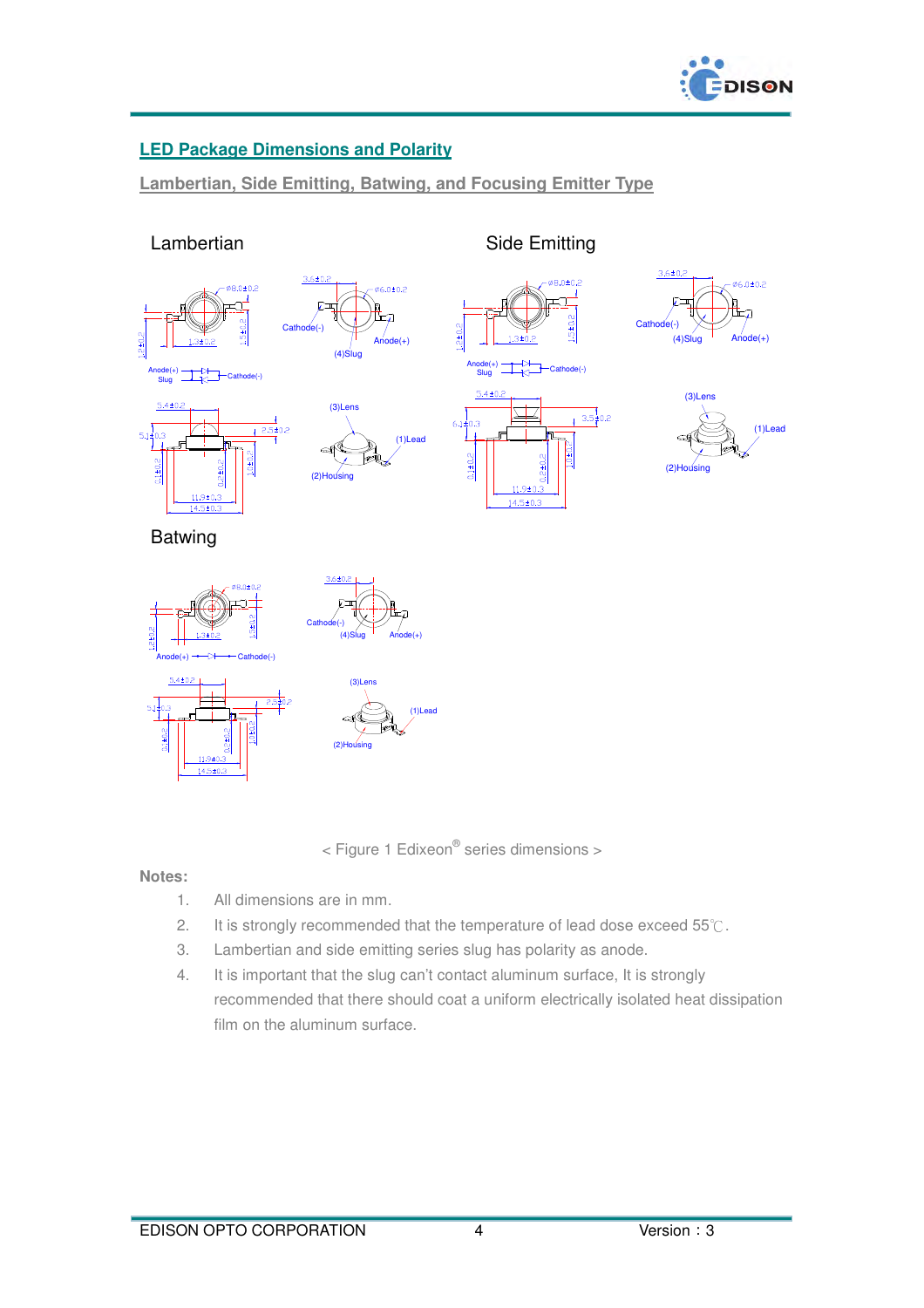



#### **LED Package with Star Dimensions and Polarity**

**Notes:** 

1.All Dimensions are in mm.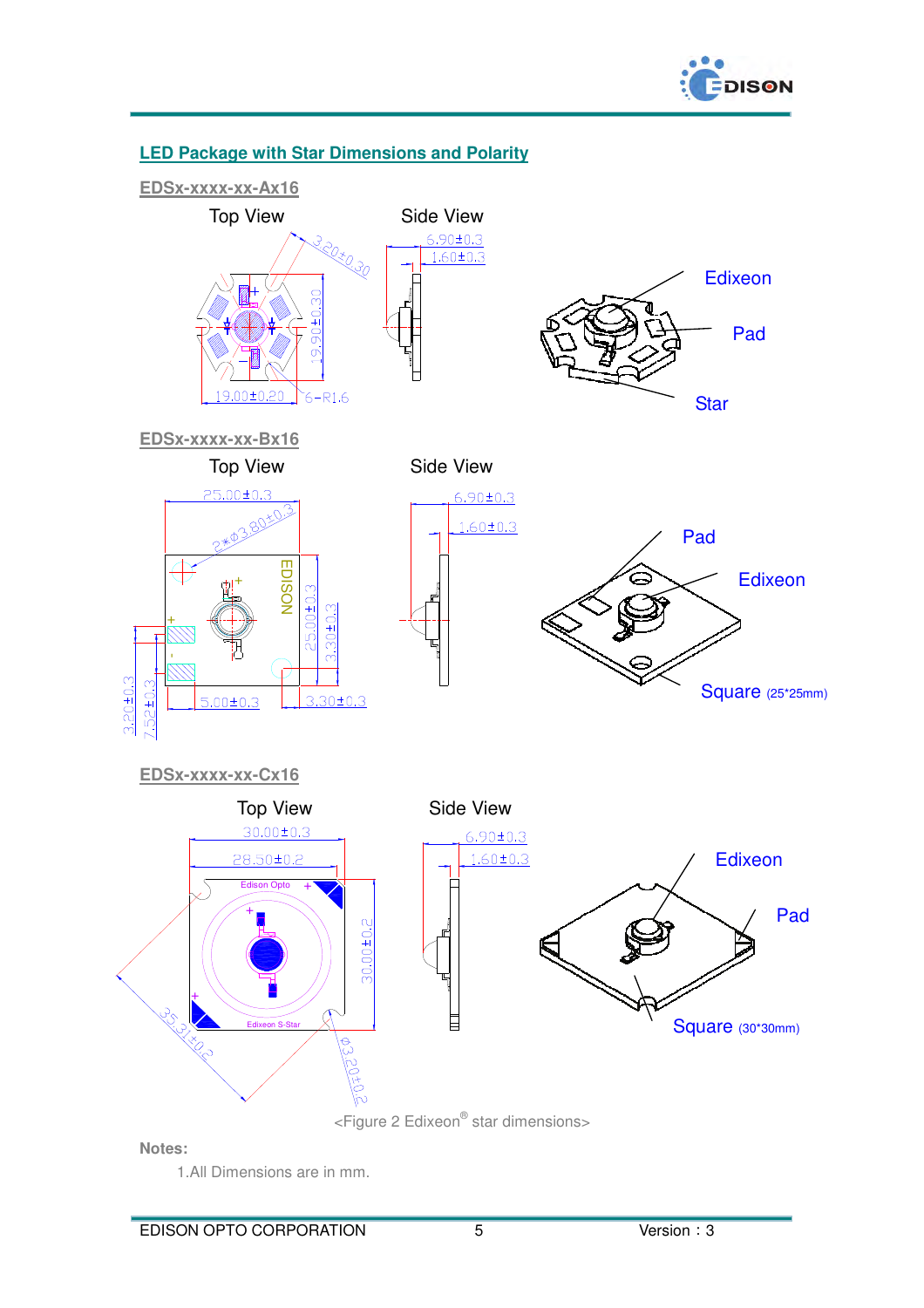

# **Absolute Maximum Ratings**

# The following tables describe flux of Edixeon® series under various current and different colors.

| <b>Parameter</b>                               | Rating(1W)   | Rating(3W)      | <b>Unit</b> | <b>Symbol</b> |
|------------------------------------------------|--------------|-----------------|-------------|---------------|
| DC Forward Current                             | 350          | 700             | mA          | IF.           |
| Peak pulse current; $(tp \le 100 \mu s$ , Duty | 700          |                 | mA          |               |
| $cycle=0.25$                                   |              | 1,000           |             |               |
| Reverse Voltage                                | 5            | 5               | v           | $V_{R}$       |
| <b>Forward Voltage</b>                         | 5            | 5               | V           | $V_F$         |
| LED junction Temperature (at DC Forward        | 125          | 125             | °C          | TJ            |
| Current)                                       |              |                 |             |               |
| <b>Operating Temperature</b>                   | $-30 - +110$ | $-30 \sim +110$ | °C          |               |
| Storage Temperature                            | -40 ~ +120   | $-40 - +120$    | °C          |               |
| ESD Sensitivity (Lambertian & Side Emitting)   | 4,000        | 4,000           | ٧           |               |
| <b>ESD Sensitivity (Amber)</b>                 |              | 500             | v           |               |
| ESD Sensitivity (Batwing & Focusing)           | 500          |                 | v           |               |
| Manual Soldering Time at 260°C (Max.)          | 5            | 5               | Sec.        |               |

< Table 2 Absolute maximum ratings for Edixeon® series>

**Notes:** 

1. Proper current derating must be observed to maintain junction temperature below the maximum at all time.

2. LEDs are not designed to be driven in reverse bias.

3. tp: Pulse width time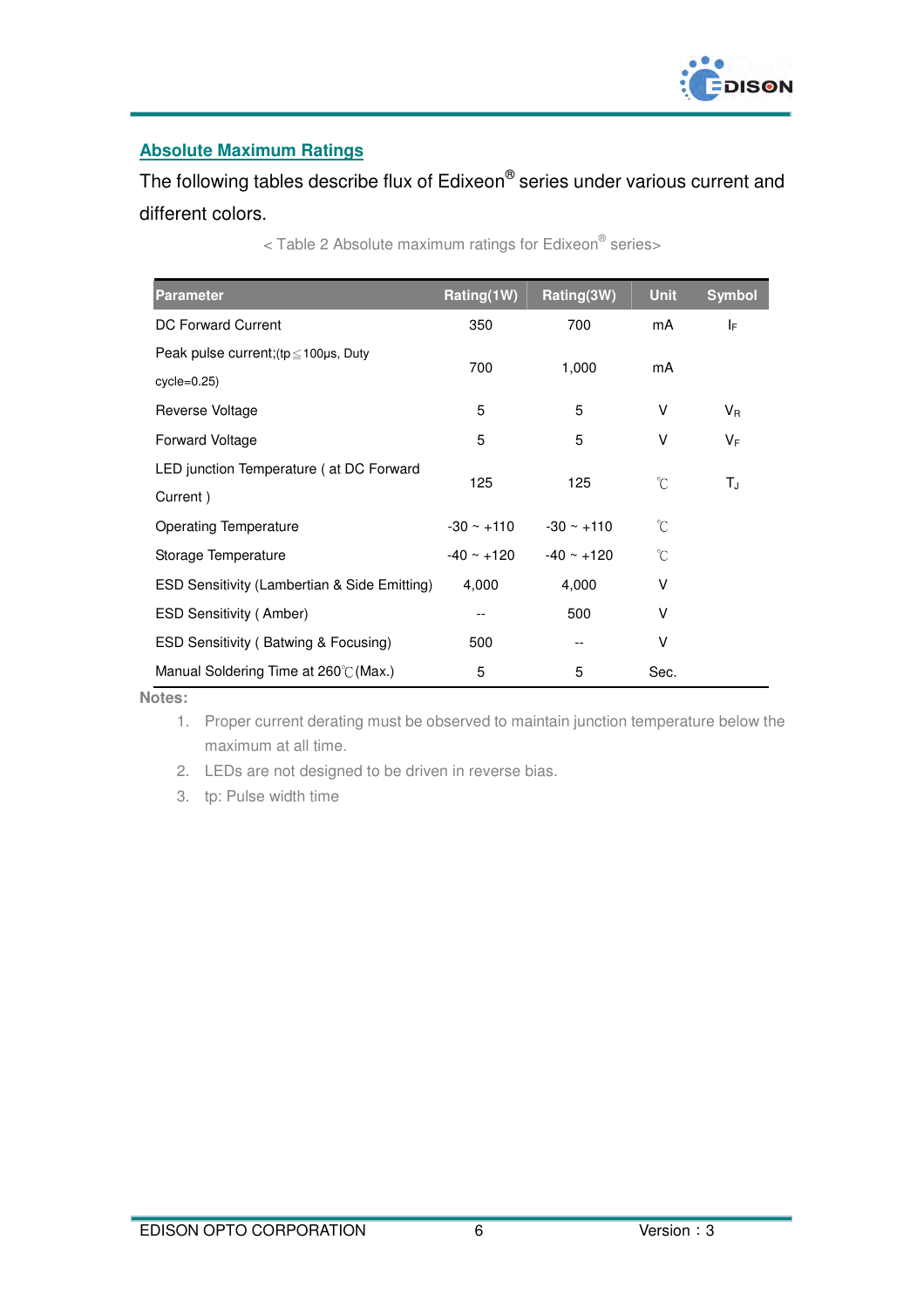

# The following tables describe thermal resistance of Edixeon® series under various current and different colors

< Table 3 Temperature Coefficient of Forward Voltage & Thermal Resistance Junction to Case Characteristics at  $T_J$ =25°C for 1W Edixeon® series>

| Lens Item        | <b>Part Name</b> | <b>Color</b>         | $\triangle V_F/\triangle T$ |                                      | $R\theta_{J-B}$ |                  |
|------------------|------------------|----------------------|-----------------------------|--------------------------------------|-----------------|------------------|
|                  |                  |                      | Typ.                        | <b>Unit</b>                          | Typ.            | <b>Unit</b>      |
|                  | EDEW-1LAx        | Cool White           | $-2$                        | $mV^{\circ}C$                        | 15              | $\mathcal{C}$ /W |
|                  | EDEH-1LAx-E1     | <b>Neutral White</b> | $-2$                        | $mV$ $\subset$                       | 15              | $\mathcal{C}$ /W |
| Lambertian       | EDEX-1LAx-E1     | Warm White           | $-2$                        | $mV$ <sup><math>\circ</math></sup> C | 15              | $\mathcal{C}$ /W |
|                  | EDER-1LA3        | Red                  | $-2$                        | $mV$ <sup><math>\circ</math></sup> C | 15              | $\mathcal{C}$ /W |
|                  | EDEA-1LA3        | Amber                | $-2$                        | $mV$ <sup><math>\circ</math></sup> C | 15              | $\mathcal{C}$ /W |
|                  | EDET-1LA2        | <b>True Green</b>    | $-2$                        | $mV$ $\subset$                       | 15              | $\mathcal{C}$ /W |
|                  | EDEB-1LA5        | <b>Blue</b>          | $-2$                        | $mV^{\circ}C$                        | 15              | $\mathcal{C}$ /W |
| <b>Lens Item</b> | <b>Part Name</b> | <b>Color</b>         | $\triangle V_F/\triangle T$ |                                      | $R\theta_{J-B}$ |                  |
|                  |                  |                      | Typ.                        | <b>Unit</b>                          | Typ.            | <b>Unit</b>      |
| Side Emitting    |                  |                      |                             |                                      |                 |                  |
| Batwing          | EDEW-1xA5        | Cool White           | $-2$                        | $mV$ <sup><math>\circ</math></sup> C | 15              | $^{\circ}$ CMV   |
| Focusing         |                  |                      |                             |                                      |                 |                  |

< Table 4 Temperature Coefficient of Forward Voltage & Thermal Resistance Junction to Case Characteristics at Tj=25 $\degree$ C for 3W Edixeon $\degree$  series>

| Lens Item  | <b>Part Name</b>           | <b>Color</b> |      | $\triangle V_F/\triangle T$          |      | $R\theta_{J-B}$  |
|------------|----------------------------|--------------|------|--------------------------------------|------|------------------|
|            |                            |              | Typ. | <b>Unit</b>                          | Typ. | <b>Unit</b>      |
|            | EDEW-3LA1-1                | Cool White   | $-2$ | $mV^{\circ}C$                        | 15   | $\mathcal{C}$ /W |
|            | EDEH-3LA1-E3 Neutral White |              | $-2$ | $mV$ <sup><math>\circ</math></sup> C | 15   | $\mathcal{C}$ /W |
|            | EDEX-3LA1-E3               | Warm White   | $-2$ | $mV^{\circ}C$                        | 15   | $\mathcal{C}$ /W |
| Lambertian | EDER-3LA3-1                | Red          | $-2$ | $mV$ <sup><math>\circ</math></sup> C | 15   | $\mathcal{C}$ /W |
|            | EDEA-3LA3                  | Amber        | $-2$ | $mV^{\circ}C$                        | 15   | $^{\circ}$ C/W   |
|            | EDET-3LA1-1                | True Green   | -2   | $mV$ <sup><math>\circ</math></sup> C | 15   | $^{\circ}$ C/W   |
|            | EDEB-3LA1-1                | <b>Blue</b>  | -2   | $mV$ <sup>o</sup> $C$                | 15   | $^{\circ}$ C/W   |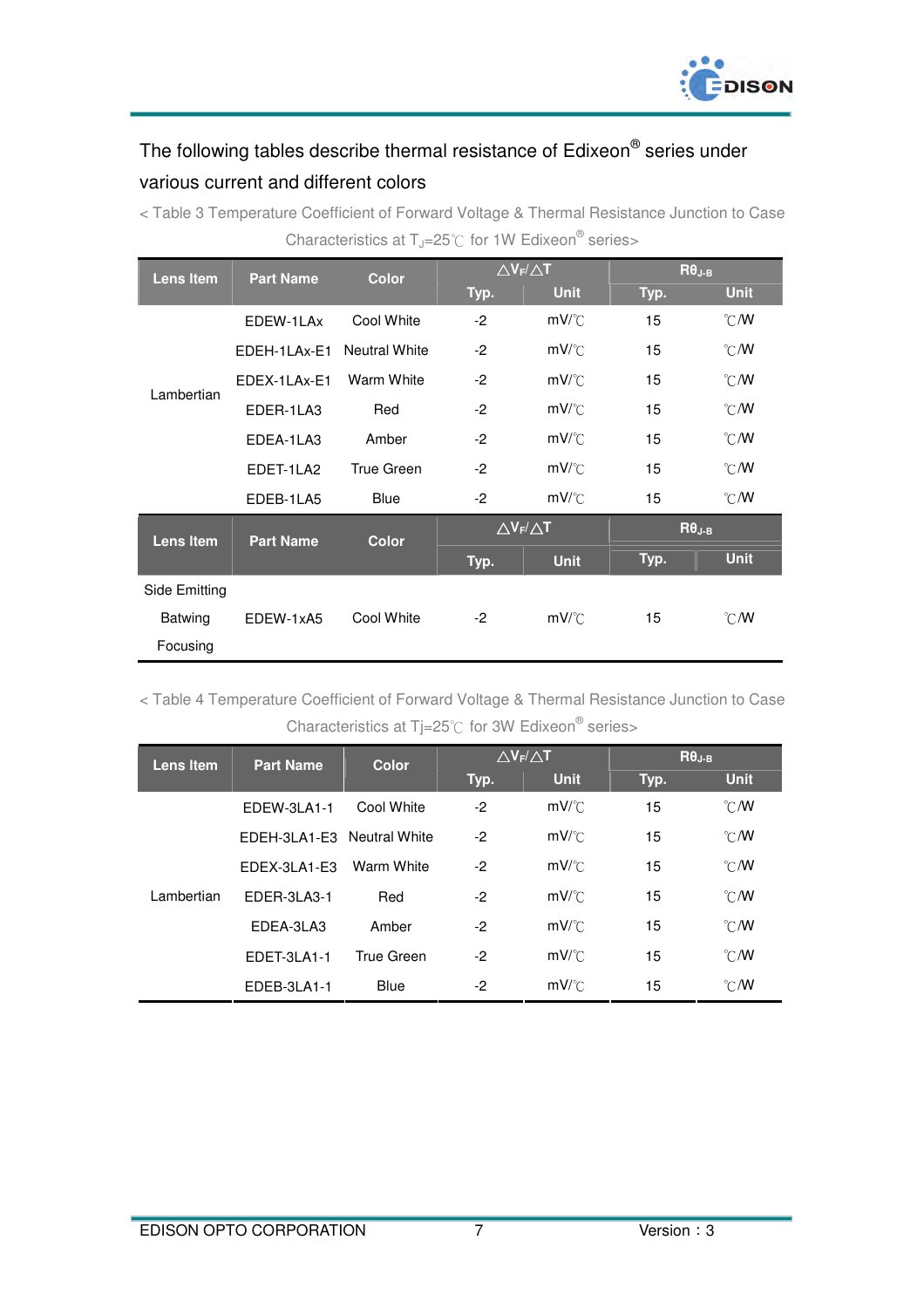

## **Luminous Flux Characteristics**

The following tables describe flux of Edixeon® series under various current and different colors

| <b>Lens Item</b>                     | <b>Part Name</b>  | <b>Color</b>      |      | <b>Flux</b> |      | <b>Unit</b> |
|--------------------------------------|-------------------|-------------------|------|-------------|------|-------------|
|                                      |                   |                   | Min. | Typ.        | Max. |             |
|                                      | EDEW-1LA5         | Cool White        | 66.5 | 95.0        | --   | Im          |
|                                      | EDEH-1LA5-E1      | Neutral White     | 51.2 | 75.0        | --   | Im          |
|                                      | EDEX-1LA5-E1      | Warm White        | 39.4 | 65.0        | $-$  | Im          |
|                                      | EDEW-1LA5-D1      | Cool White        | 39.4 | 50.0        | --   | Im          |
| Lambertian                           | EDEH-1LA5-D1      | Neutral White     | 23.3 | 40.0        | --   | Im          |
|                                      | EDEX-1LA5-D1      | Warm White        | 23.3 | 35.0        | --   | Im          |
|                                      | EDER-1LA3         | Red               | 23.3 | 45.0        | --   | Im          |
|                                      | <b>FDFA-11 A3</b> | Amber             | 23.3 | 45.0        | --   | Im          |
|                                      | EDET-1LA2         | <b>True Green</b> | 39.4 | 70.0        | --   | Im          |
|                                      | EDEB-1LA5         | <b>Blue</b>       | 8.2  | 20.0        | --   | Im          |
|                                      |                   |                   |      | <b>Flux</b> |      |             |
| <b>Lens Item</b>                     | <b>Part Name</b>  | <b>Color</b>      | Min. | Typ.        | Max. | <b>Unit</b> |
| Side emitting<br>Batwing<br>Focusing | EDEW-1xA5         | Cool White        | 51.2 | 75.0        | --   | Im          |

< Table 5 Luminous flux characteristics at I<sub>F</sub>=350mA and T<sub>J</sub>=25℃: for 1W Edixeon<sup>®</sup> series >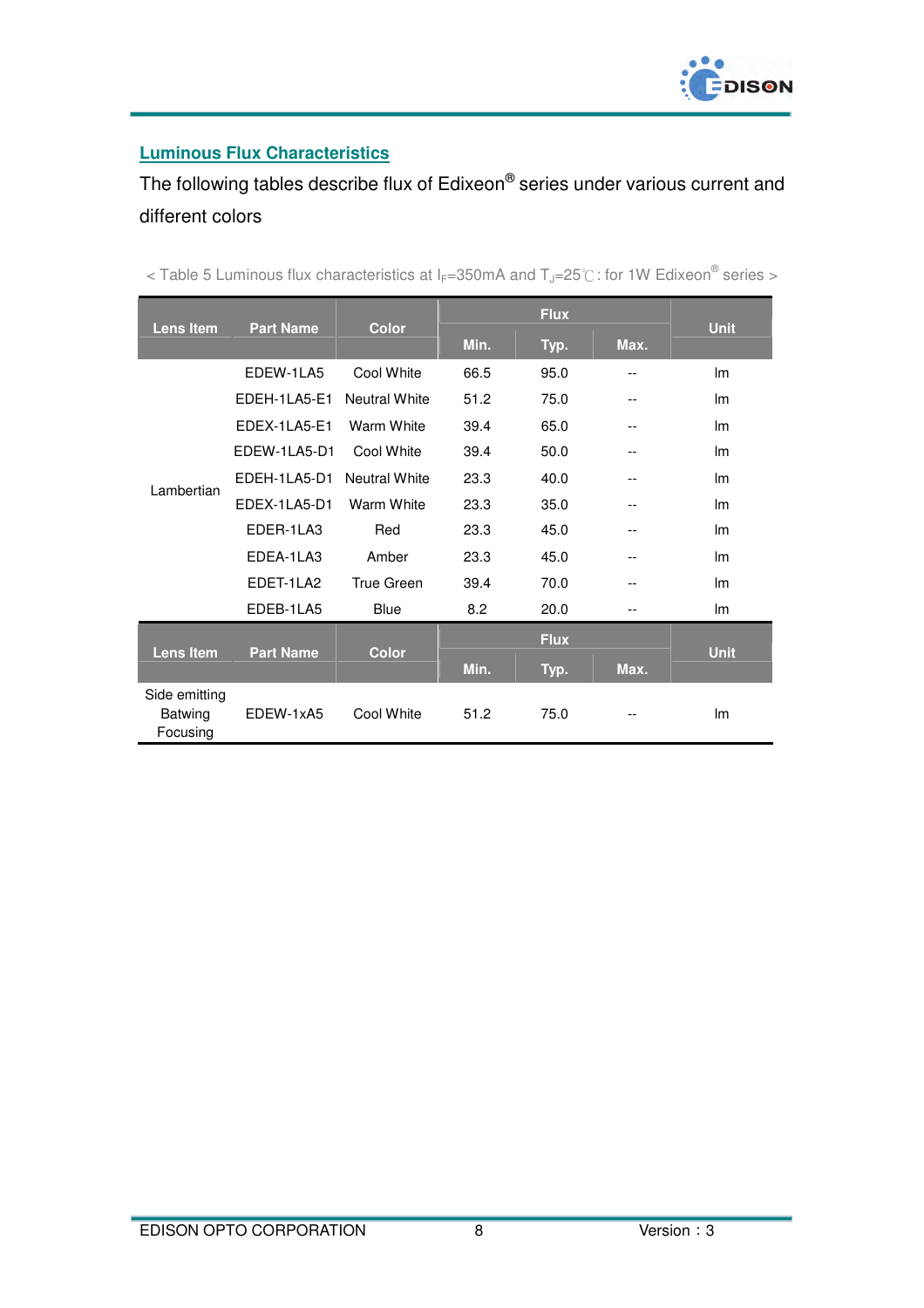

< Table 6 Luminous flux characteristics at I<sub>F</sub>=700mA and T<sub>J</sub>=25℃: for 3W Edixeon® series >

| Lens Item  | <b>Part Name</b> | Color                | <b>Flux</b> |       |      | <b>Unit</b> |
|------------|------------------|----------------------|-------------|-------|------|-------------|
|            |                  |                      | Min.        | Typ.  | Max. |             |
|            | EDEW-3LA1-1      | Cool White           | 86.5        | 150.0 | --   | Im          |
|            | EDEH-3LA1-E3     | <b>Neutral White</b> | 66.5        | 125.0 | --   | Im          |
|            | EDEX-3LA1-E3     | Warm White           |             | 105.0 | --   | Im          |
|            | EDEW-3LA1-D3     | Cool White           | 51.2        | 75.0  | --   | lm          |
| Lambertian | EDEH-3LA1-D3     | Neutral White        | 39.4        | 65.0  | --   | Im          |
|            | EDEX-3LA1-D3     | Warm White           | 39.4        | 60.0  | --   | Im          |
|            | EDER-3LA3-1      | Red                  | 66.5        | 80.0  | --   | Im          |
|            | EDEA-3LA3        | Amber                | 66.5        | 85.0  | --   | Im          |
|            | EDET-3LA1-1      | True Green           | 86.5        | 120.0 | --   | Im          |
|            | EDEB-3LA1-1      | <b>Blue</b>          | 17.9        | 30.0  | --   | Im          |

#### **Notes:**

- 1. Flux is measured with an accuracy of  $\pm$  10%
- 2. All cool white, neutral white, warm white, true green and blue emitters are built with InGaN
- 3. All red and amber emitters are built with AlGaInP
- 4. Blue power light source represented here is IEC60825 class 2 for eye safety.
- 5. Red and true green light source represented here are IEC60825 class 1 for eye safety.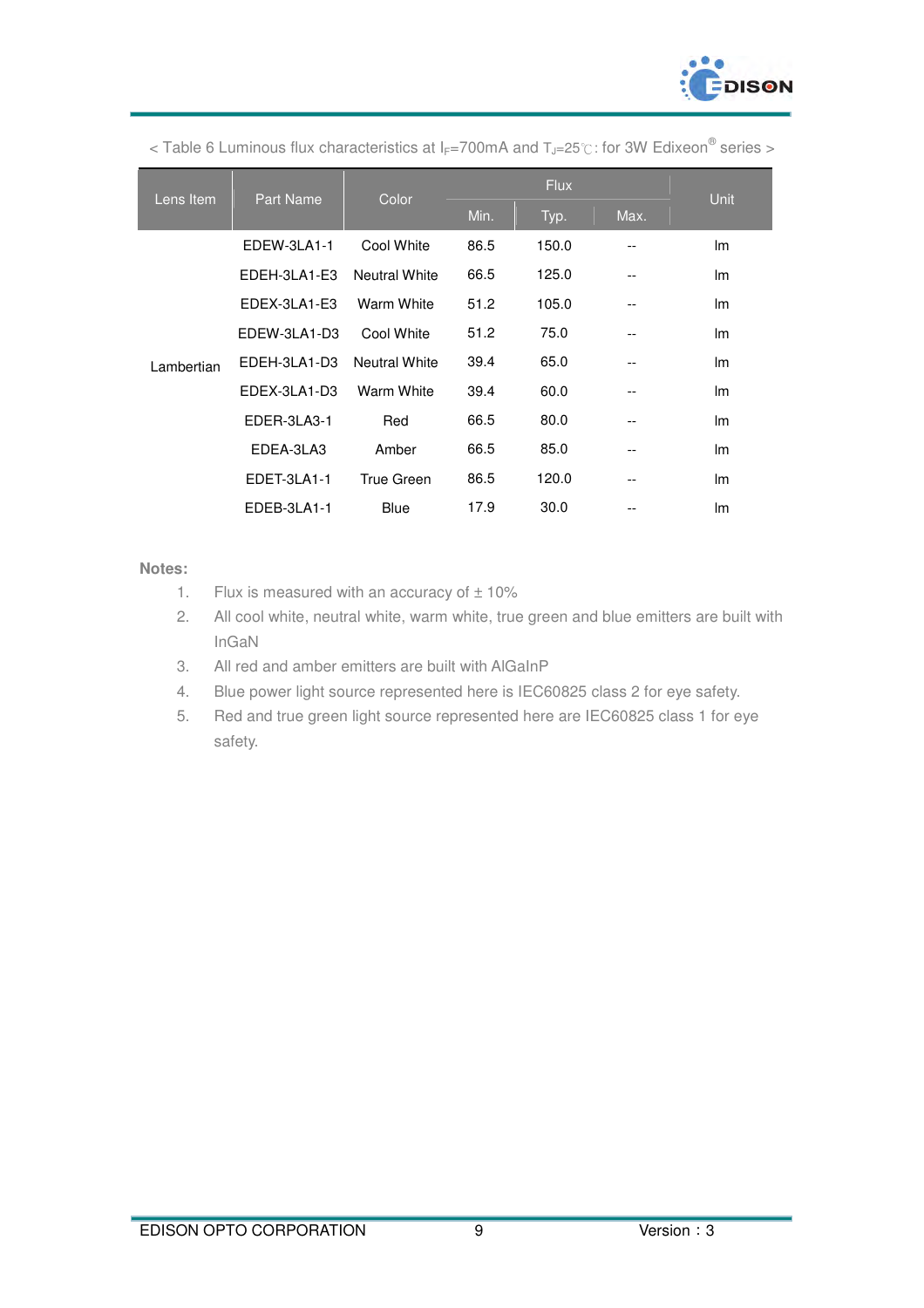

## **Forward Voltage Characteristics**

# The following tables describe forward voltage of Edixeon® series under various current.

| Lens Item                                   | Part Name        | Color                | $V_F$ |      | <b>Unit</b> |  |
|---------------------------------------------|------------------|----------------------|-------|------|-------------|--|
|                                             |                  |                      | Min.  | Max. |             |  |
|                                             | EDEW-1LA5        | Cool White           | 3.1   | 4.0  | v           |  |
|                                             | EDEW-1LA5-x1     | Cool White           | 3.1   | 4.0  | V           |  |
|                                             | EDEH-1LA5-x1     | <b>Neutral White</b> | 3.1   | 4.0  | V           |  |
| Lambertian                                  | EDEX-1LA5-x1     | Warm White           | 3.1   | 4.0  | V           |  |
|                                             | EDER-1LA3        | Red                  | 2.0   | 3.0  | $\vee$      |  |
|                                             | EDEA-1LA3        | Amber                | 2.0   | 3.0  | v           |  |
|                                             | EDET-1LA2        | True Green           | 3.1   | 4.0  | v           |  |
|                                             | EDEB-1LA5        | <b>Blue</b>          | 3.1   | 4.0  | v           |  |
|                                             |                  |                      | $V_F$ |      |             |  |
| Lens Item                                   | <b>Part Name</b> | Color                | Min   | Max  | <b>Unit</b> |  |
| Side emitting<br><b>Batwing</b><br>Focusing | EDEW-1xA5        | Cool White           | 3.1   | 4.0  | ٧           |  |

< Table 7 Forward voltage characteristics at I<sub>F</sub>=350mA and T<sub>J</sub> =25°C for 1W Edixeon<sup>®</sup> series>

<Table 8 Forward voltage characteristics at  $I_F$ =700mA and T<sub>J</sub>=25°C for 3W Edixeon® series>

| Lens Item  | <b>Part Name</b> | Color                | $V_F$ |      | <b>Unit</b> |  |
|------------|------------------|----------------------|-------|------|-------------|--|
|            |                  |                      | Min.  | Max. |             |  |
|            | EDEW-3LA1-1      | Cool White           | 3.1   | 4.3  | v           |  |
|            | EDEW-3LA1-D3     | Cool White           | 3.1   | 4.3  | ٧           |  |
|            | EDEH-3LA1-x3     | <b>Neutral White</b> | 3.1   | 4.3  | ٧           |  |
| Lambertian | EDEX-3LA1-x3     | <b>Warm White</b>    | 3.1   | 4.3  | V           |  |
|            | EDER-3LA3-1      | Red                  | 2.0   | 3.0  | V           |  |
|            | EDEA-3LA3        | Amber                | 2.0   | 3.0  | ٧           |  |
|            | EDET-3LA1-1      | True Green           | 3.1   | 4.3  | V           |  |
|            | EDEB-3LA1-1      | <b>Blue</b>          | 3.1   | 4.3  | ٧           |  |

**Note:** 

1. Forward voltage is measured with an accuracy of  $\pm$  0.1V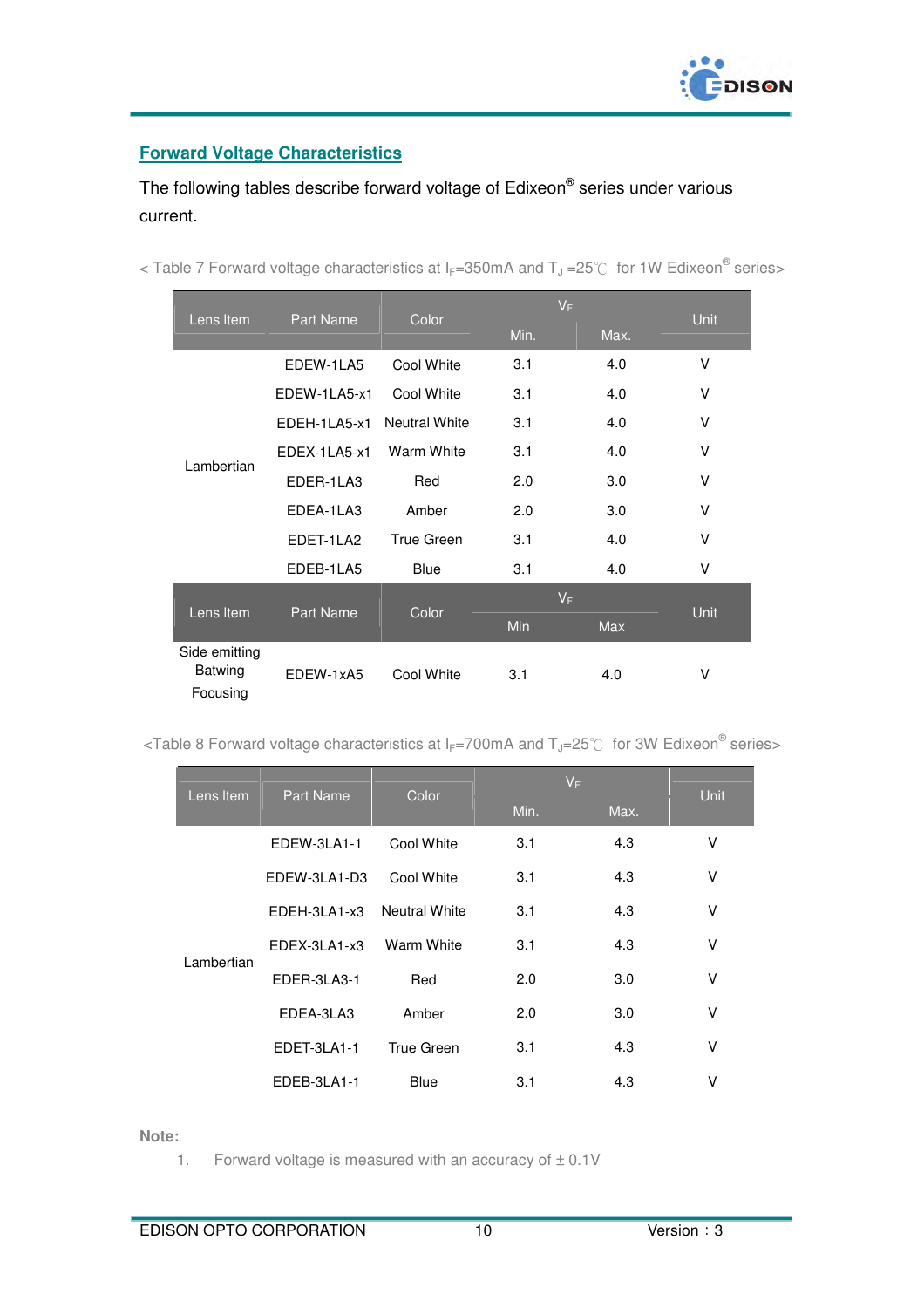

+5/-0 30℃ / 60% RH 20 +0.5/-0 60℃ / 60% RH

#### **JEDEC Information**

JEDEC is used to determine what classification level should be used for initial reliability qualification. Once identified, the LEDs can be properly packaged, stored and handled to avoid subsequent thermal and mechanical damage during the assembly solder attachment and/or repair operation. The present moisture sensitivity standard contains six levels, the lower the level, the longer the devices floor life. Edixeon<sup>®</sup> series are certified at level 4. This means Edixeon<sup>®</sup> series have a floor life of 72 hours before Edixeon® series need to re-baked.

|       |      | < Table 9 JEDEC characteristics at $T_J = 25^{\circ}C$ for Edixeon <sup>®</sup> series > |            |              |                                |  |
|-------|------|------------------------------------------------------------------------------------------|------------|--------------|--------------------------------|--|
|       |      | Floor Life                                                                               |            |              | <b>Soak Requirements</b>       |  |
| Level | Time | Conditions                                                                               |            | Standard     | <b>Accelerated Environment</b> |  |
|       |      | Time (hours)                                                                             | Conditions | Time (hours) | Conditions                     |  |

4 72hours  $\leq 30^\circ$  / 60% RH 96<sup>1</sup> +5/-0

|       |                        | <b>Floor Life</b> | <b>Soak Requirements</b> |             |                               |             |  |  |  |
|-------|------------------------|-------------------|--------------------------|-------------|-------------------------------|-------------|--|--|--|
| Level |                        |                   |                          | Standard    | <b>Accelerated Equivalent</b> |             |  |  |  |
|       | Time                   | Condition         | Time(hours)              | Condition   | Time(hours)                   | Condition   |  |  |  |
| 1     | Unlimited              | ≤30℃/85% RH       | $168 + 5/-0$             | 85°C/85% RH |                               |             |  |  |  |
| 2     | 1 year                 | ≤30℃/60% RH       | $168 + 5/-0$             | 85°C/60% RH |                               |             |  |  |  |
| 2a    | 4 weeks                | ≤30℃/60% RH       | $696^1 + 5/-0$           | 30°C/60% RH | $120 + 1/-0$                  | 60°C/60% RH |  |  |  |
| 3     | 168 hours              | ≤30℃/60% RH       | $192^1 + 5/-0$           | 30°C/60% RH | $40 + 5/-0$                   | 60°C/60% RH |  |  |  |
| 4     | 72 hours               | ≤30℃/60% RH       | $96^1 + 5/-0$            | 30°C/60% RH | $20 + 5/-0$                   | 60°C/60% RH |  |  |  |
| 5     | 48 hours               | ≤30℃/60% RH       | $72^1 + 5/-0$            | 30°C/60% RH | $15 + 5/-0$                   | 60°C/60% RH |  |  |  |
| 5a    | 24 hours               | ≤30℃/60% RH       | $48^1 + 5/-0$            | 30°C/60% RH | $10 + 5/-0$                   | 60°C/60% RH |  |  |  |
| 6     | Time on tabel<br>(TOL) | ≤30℃/60% RH       | <b>TOL</b>               | 30°C/60% RH |                               |             |  |  |  |

**Note:** 

1. The standard soak time includes a default value of 24 hours for semiconductor manufacturer's exposure time (MET) between bake and bag, and includes the maximum time allowed out of the bag at the distributor's facility.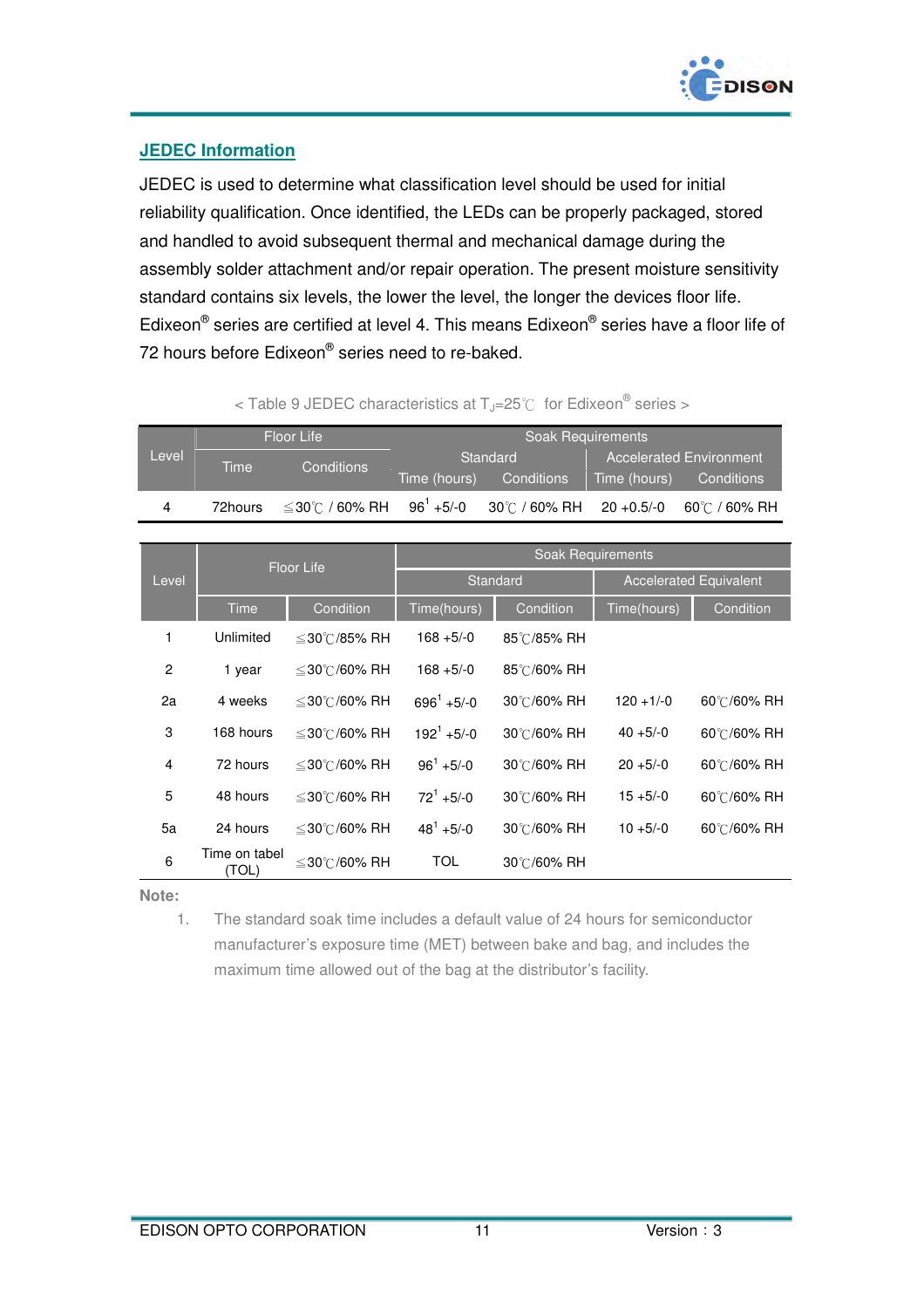

#### **Reliability Items and Failure Measures**

#### **Reliability test**

The following table describes operating life, mechanical, and environmental tests performed on Edixeon® series package.

< Table 10 Operating life, mechanical, and environmental characteristics and  $T_J=25^{\circ}C$  for

Edixeon® series >

| <b>Stress Test</b>              | <b>Stress Conditions</b>                                                      | <b>Stress</b><br><b>Duration</b> | Failure Criteria |
|---------------------------------|-------------------------------------------------------------------------------|----------------------------------|------------------|
| Room Temperature Operating Life | 25℃, $I_F = I_F$ Max DC (Note 1)                                              | 1,000 hours                      | Note 2           |
| High Temperature High Humidity  | 85℃ / 85%RH                                                                   | 1,000 hours                      | Note 2           |
| Temperature Cycle               | -40°C/100°C .30 min dwell / $<$ 5min transfer                                 | 500 cycles                       | Note 2           |
| High Temperature Storage Life   | $110^{\circ}$ C                                                               | 1,000 hours                      | Note 2           |
| Low Temperature Storage Life    | -40°C                                                                         | 1,000 hours                      | Note 2           |
| <b>Thermal Shock</b>            | $-40/125$ °C, 15 min dwell < 10 sec transfer 1,000 cycles                     |                                  | No catastrophics |
| <b>Mechanical Shock</b>         | 1500 G, 0.5 msec pulse, 5 shocks, each of<br>6 axis                           |                                  | No catastrophics |
| Natural Drop                    | On concrete from 1.2 m, 3X                                                    |                                  | No catastrophics |
| Variable Vibration Frequency    | 10-2000-10 Hz, log or linear sweep rate, 20<br>G about 1 min, 1.5 mm, 3X/axis |                                  | No catastrophics |
| Solder Heat Resistance (SHR)    | $260^{\circ}$ $\circ$ ± 5°C, 10 sec                                           |                                  | No catastrophics |

**Notes:** 

- 1. Depending on the maximum derating curve.
- 2. Failure Criteria: Electrical failures  $V_F$  shift  $>=10\%$  Light Output Degradation % Iv shift  $>= 30\%$  @1,000hrs or 200cycle Visual failures Broken or damaged package or lead Solderability < 95% wetting Dimensions out of tolerance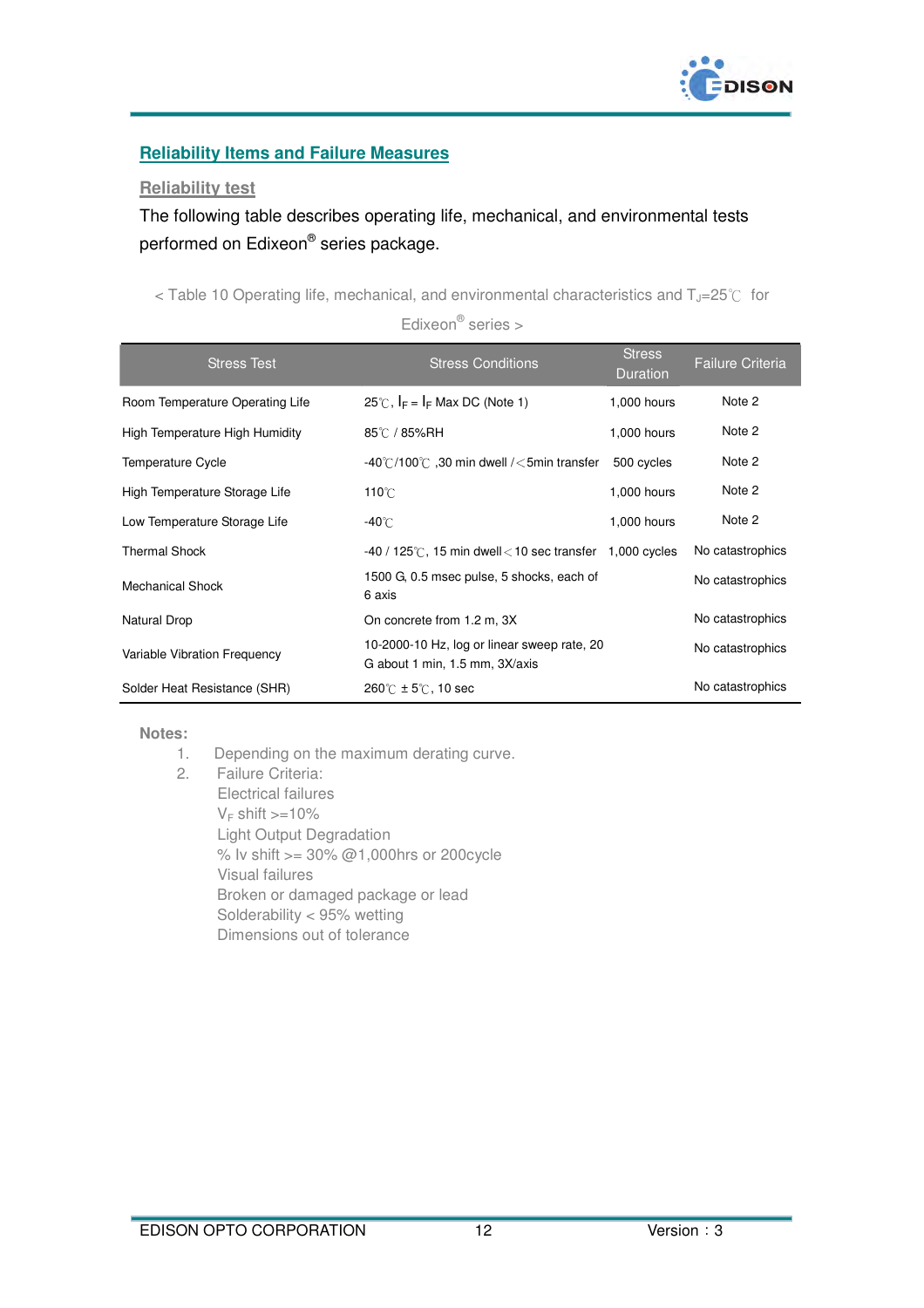

## **Failure Types**

Catastrophic failures are failures that result in the LED emitting no light or very little light at normal current levels (e.g. 350 mA). Catastrophic failures are not expected for Edixeon<sup>®</sup> series that are handled and operated within the limits specified in Edixeon<sup>®</sup> documentation. Please refer to Absolute Maximum Ratings for more information on design limits.

Parametric failures are failures that cause key characteristics to shift outside of acceptable bounds. The most common parametric failure, for a high-power LED, is permanent light output degradation over operating life. Most other light sources experience catastrophic failure at the end of their useful life, providing a clear indication that the light source must be replaced. For instance, the filament of an incandescent light bulb breaks and the bulb ceases to create light. In contrast, high-power LEDs generally do not experience catastrophic failure but simply become too dim to be useful in the intended application. Further discussion of this matter can be found in the Long-Term Lumen Maintenance Testing section of this document. Another parametric failure common to white LEDs is a large and permanent shift in the exact color of white light output, called the white point or color point. A shift in white point may not be detectable in one LED by itself, but would be obvious in a side-by-side comparison of multiple LEDs. Since each lighting installation commonly uses many high-power LEDs, white point stability is a point of concern for lighting designers. Typically, white high-power LEDs, created by combining blue LEDs with yellow (and sometimes red) phosphor, will shift towards blue over operational life. This shift can be accelerated by high temperatures and high drive currents. For example, a cool white (e.g., 6500K CCT) LED with a white point failure will typically appear light blue instead of white. In some high-power LEDs, this failure mode can occur after just 1,000 hours of operational life.

Just as with fluorescent light sources, all white high-power LEDs will experience shifts in white point over their operating lives. It is possible for the design of the phosphor and packaging systems to minimize these shifts and contain the shifts to be less than what is detectable by the human eye. As with catastrophic failures, parametric failures can be minimized by adhering to limits specified in Edixeon® documentation.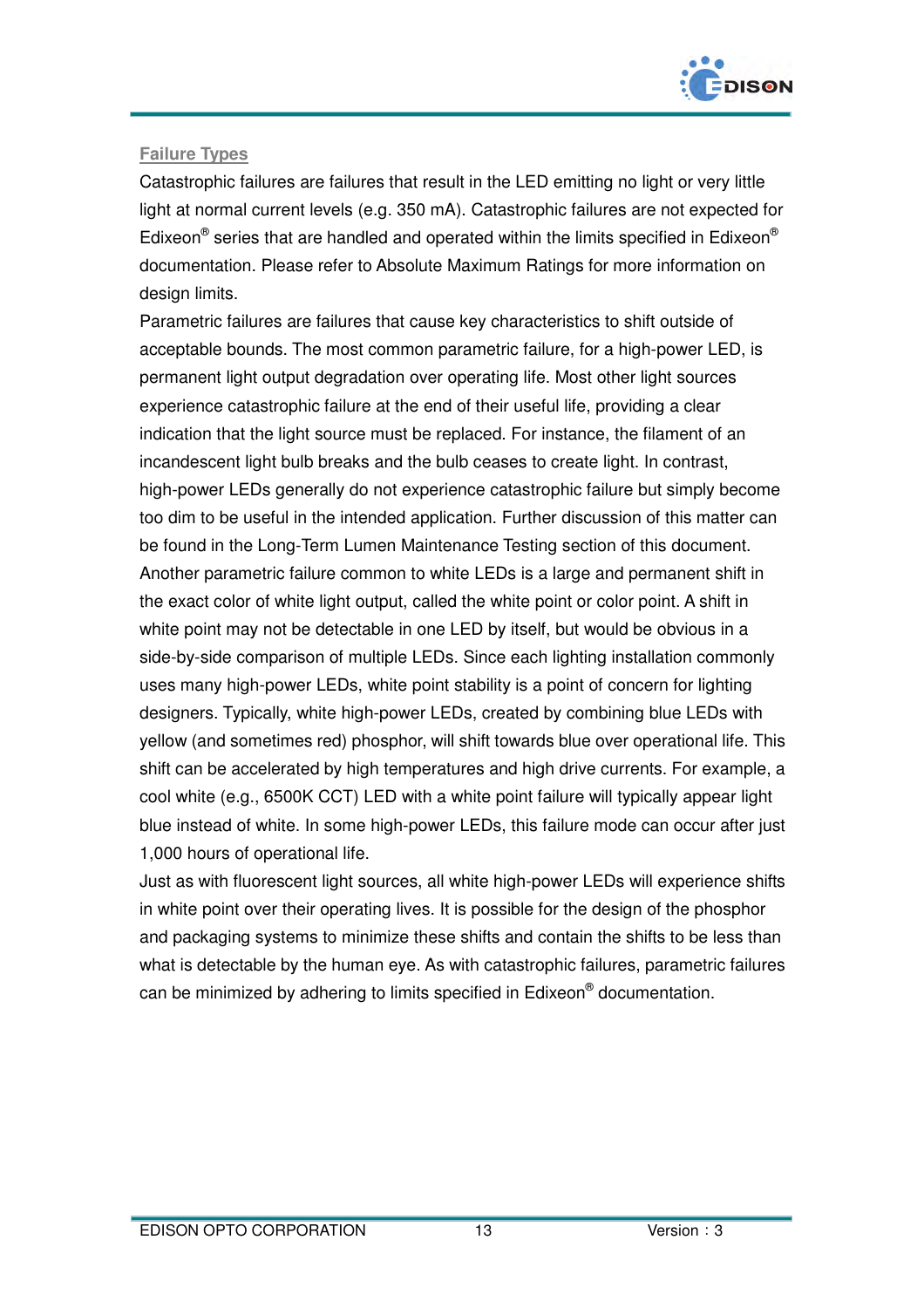

#### **The MTBF of Edixeon® series**

Mean time between failures (MTBF) is the mean (average) time between failures of a system, the reciprocal of the failure rate in the special case when the failure rate is constant. Calculations of MTBF assume that a system is "renewed", i.e. fixed, after each failure, and then returned to service immediately after failure. A related term, mean distance between failures, with a similar and more intuitive sense, is widely used in transport industries such as railways and trucking. The average time between failing and being returned to service is termed mean down time (MDT). The formula of MTBF for Edixeon® series can be

 $log(Life) = \frac{1,600}{1,600}$  $T_J(^{\circ}C)+273$ 

| $T_J(^{\circ}C)$ | Life (hours) | $T_J(^{\circ}C)$ | Life (hours)         |
|------------------|--------------|------------------|----------------------|
| 25               | 234,000      | 85               | <i><b>29,500</b></i> |
| 30               | 191,000      | 90               | 25,700               |
| 35               | 157,000      | 95               | 22,300               |
| 40               | 129,000      | 100              | 19,500               |
| 45               | 107,000      | 105              | 17,100               |
| 50               | 90,000       | 110              | 15,100               |
| 55               | 75,000       | 115              | 13,300               |
| 60               | 64,000       | 120              | 11,700               |
| 65               | 54,000       | 125              | 10,500               |
| 70               | 46,000       | 130              | 9,300                |
| 75               | 39,600       | 140              | 7,500                |
| 80               | 34.000       | 150              | 6,000                |

< Table 11 Relation between Junction Temperature and Life time >

**Note:** 

1. Life means the time when light output decay to 70%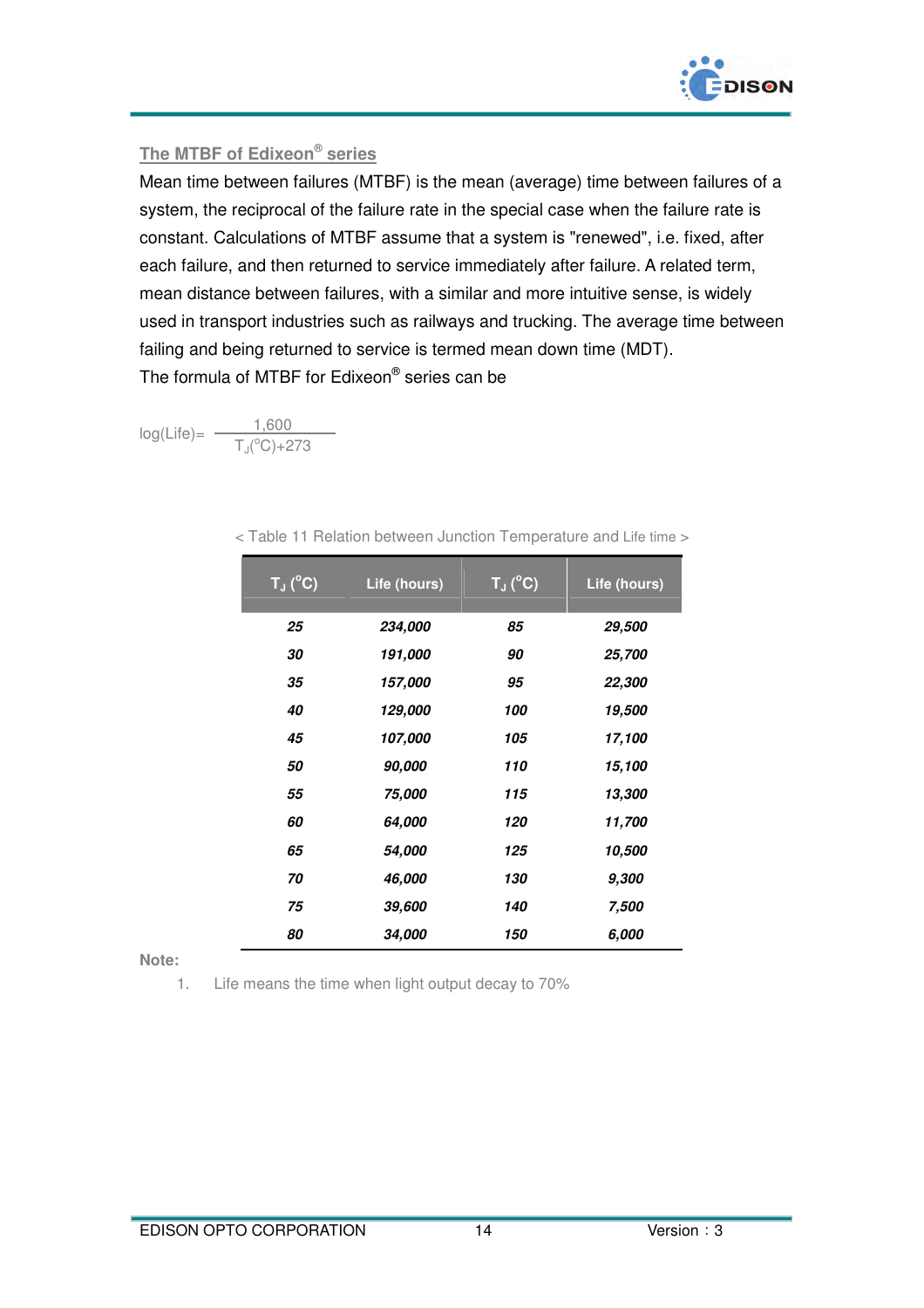

#### **The MTTF of Edixeon® emitters**

An estimate of the average, or mean time until a design's or component's first failure, or disruption in the operation of the product, process, procedure, or design occurs. Mean time until a failure assumes that the product CAN NOT be repaired and the product CAN NOT resume any of it's normal operations.

Mean time to failure (MTTF) is related to items such as expected and/or operating life or other items that in general are not fixed or replacement even though it sometimes may be.

MTTF is assumed to be 100,000,000

The failure rates at different hours and different systems (LED quantity) are as below:

if there is 1 failure of 1 emitter in a system

Tj=75℃ is giving 0.01%(100ppm) at 10,000hrs

if there is 1 failure of 10 emitters in a system

 $Ti = 75^{\circ}$  is giving 0.1%(1,000ppm) at 10,000hrs

if there is 1 failure of 1 emitter in a system

Ti=75 $°C$  is giving 0.05%(500ppm) at 50,000hrs

if there is 1 failure of 10 emitters in a system

 $Ti = 75^{\circ}$  is giving 0.5%(5,000ppm) at 50,000hrs.

**ASSIST FORM for high power LED reliability(Ex: Edixeon<sup>®</sup> series @350mA)** 

|            | $Ts = 45^{\circ}C$ | $Ts = 65^{\circ}$ C | $Ts = 85^{\circ}C$ |
|------------|--------------------|---------------------|--------------------|
| Voltage    | 3.5V               | 3.5V                | 3.5V               |
| Current    | 350 <sub>m</sub> A | 350mA               | 350mA              |
| Wattage    | 1.2W               | 1.2W                | 1.2W               |
| Heat       | 0.92W              | 0.92W               | 0.92W              |
| Rth        | $15^{\circ}$ C/W   | $15^{\circ}$ C/W    | $15^{\circ}$ C/W   |
| $T_{J}$    | $60^{\circ}$ C     | $80^{\circ}$ C      | $100^{\circ}$ C    |
| $L_{70\%}$ | 64,000hrs          | 34,000hrs           | 19,500hrs          |

< Table 12 Different junction temperature characteristics >

**Notes:** 

1. Ts: slug temperature

2. ASSIST. Alliance for Solid-State Illumonation Systems and Technonlgies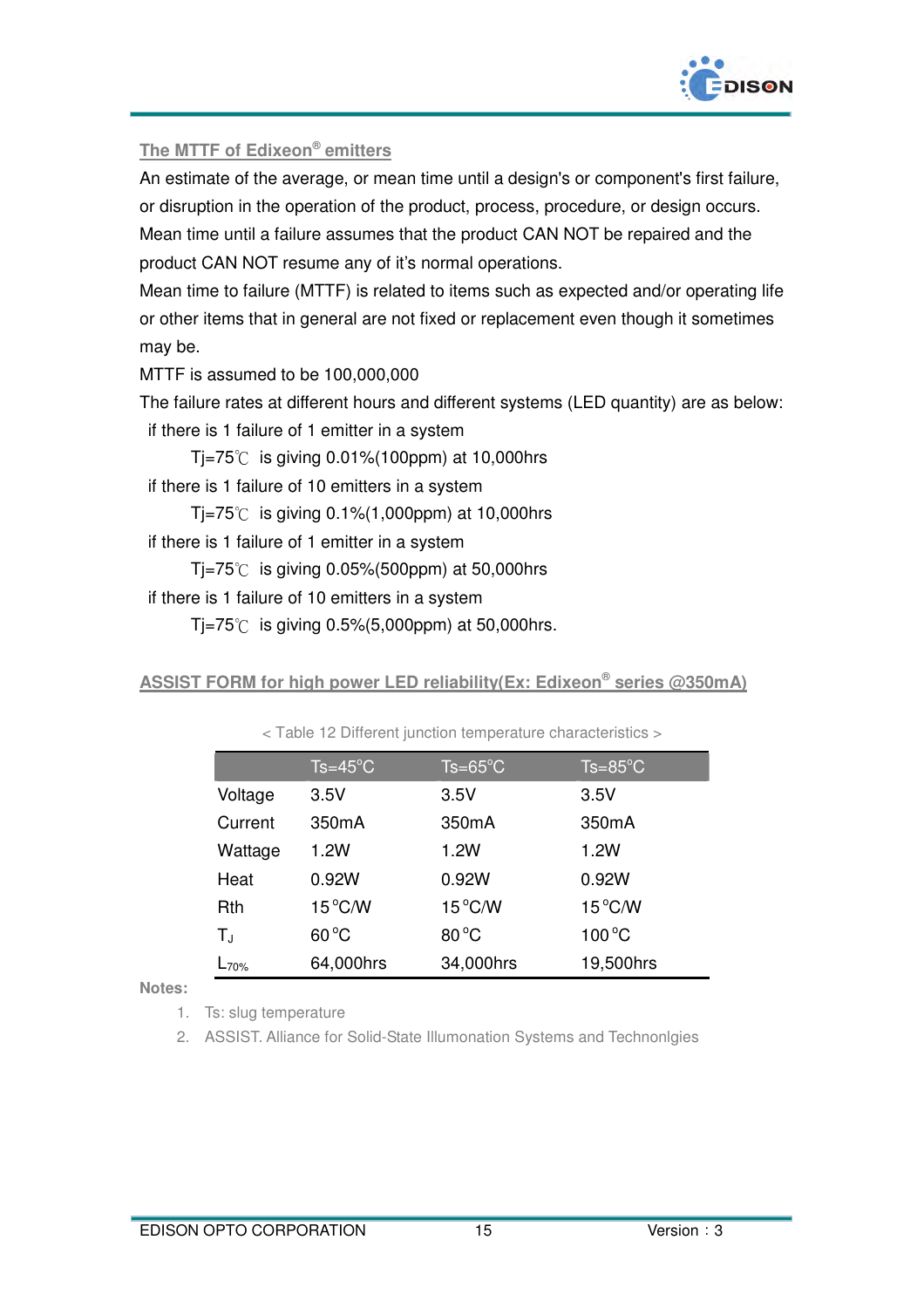

#### **Color Spectrum and Radiation Pattern**



<Figure 3 Cool white color spectrum at T<sub>J</sub> = 25°C for Edixeon<sup>®</sup> series >



< Figure 4 Neutral white and warm white color spectrum at  $T_J = 25^{\circ}$  for Edixeon<sup>®</sup> series >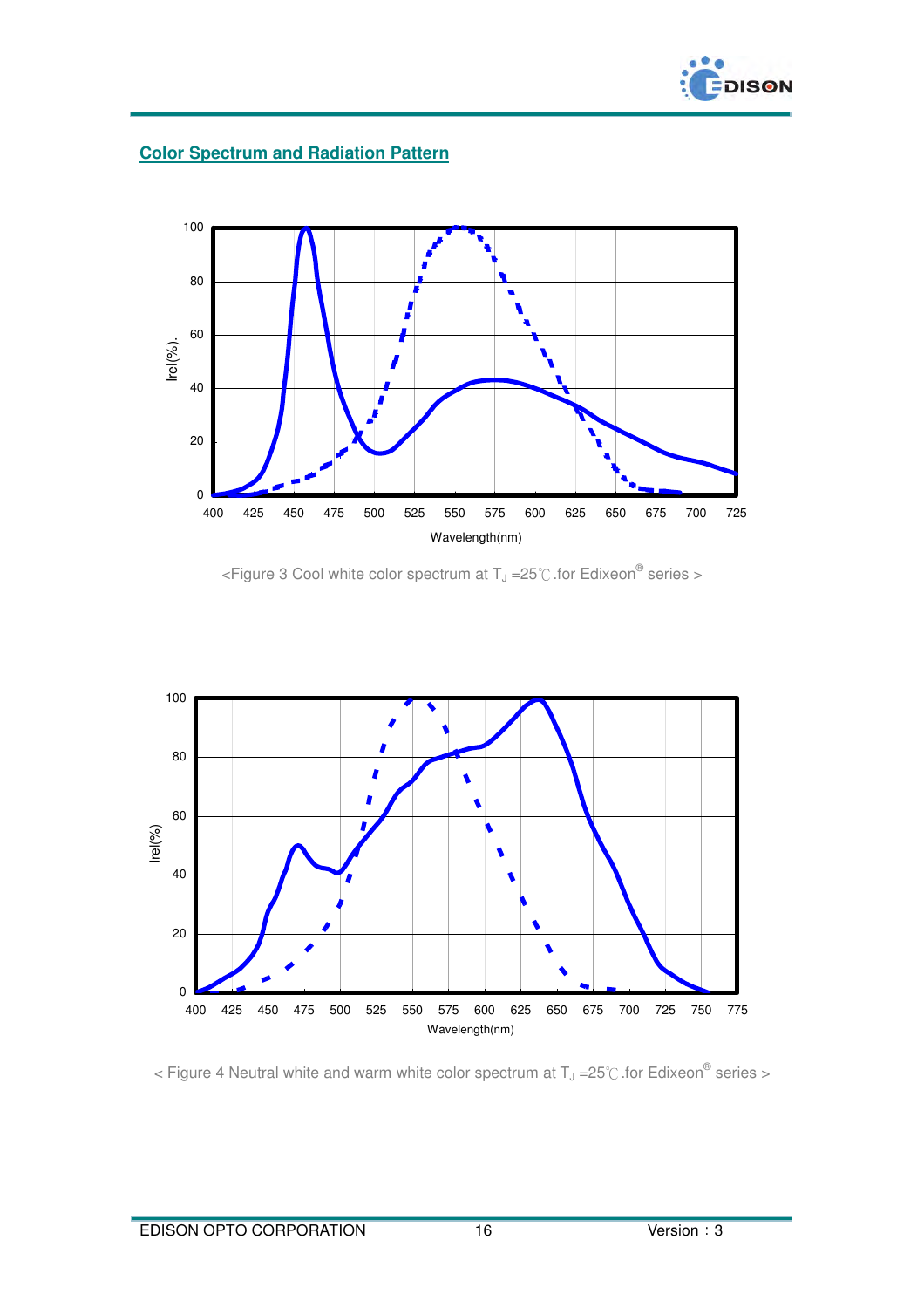



< Figure 5 Color spectrum of typical CCT, standard eyes response to dotted curve line at  $T_J$ =25°C. for xLA5-Dx Edixeon® series cool white >



< Figure 6 Color spectrum of typical CCT, standard eyes response to dotted curve line at T<sub>J</sub>=25°C . for xLA5-Dx Edixeon® series neutral white ,and warm white >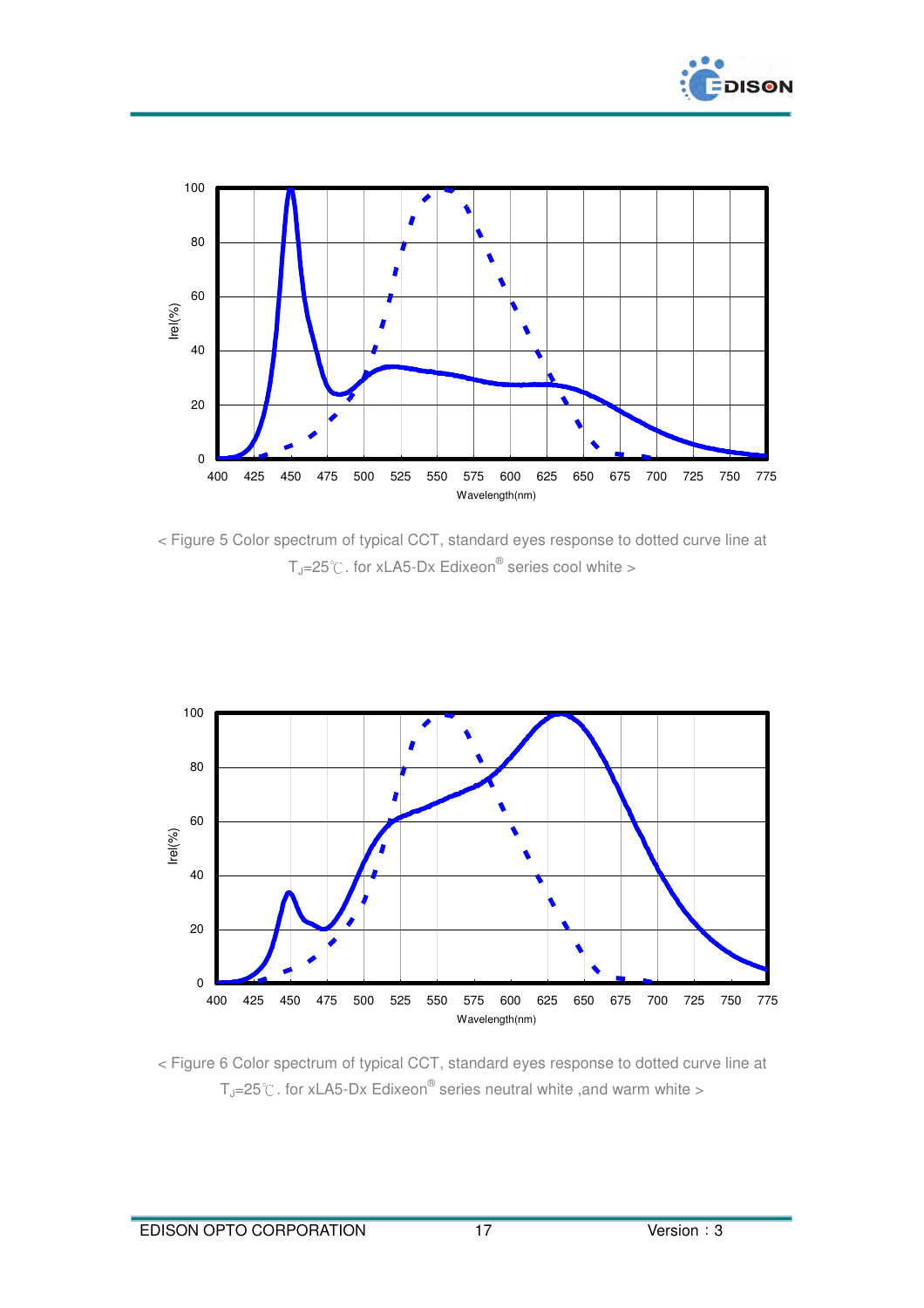



< Figure 7 Red, amber, true green, blue color spectrum at T<sub>J</sub> =25°C for Edixeon<sup>®</sup> series >



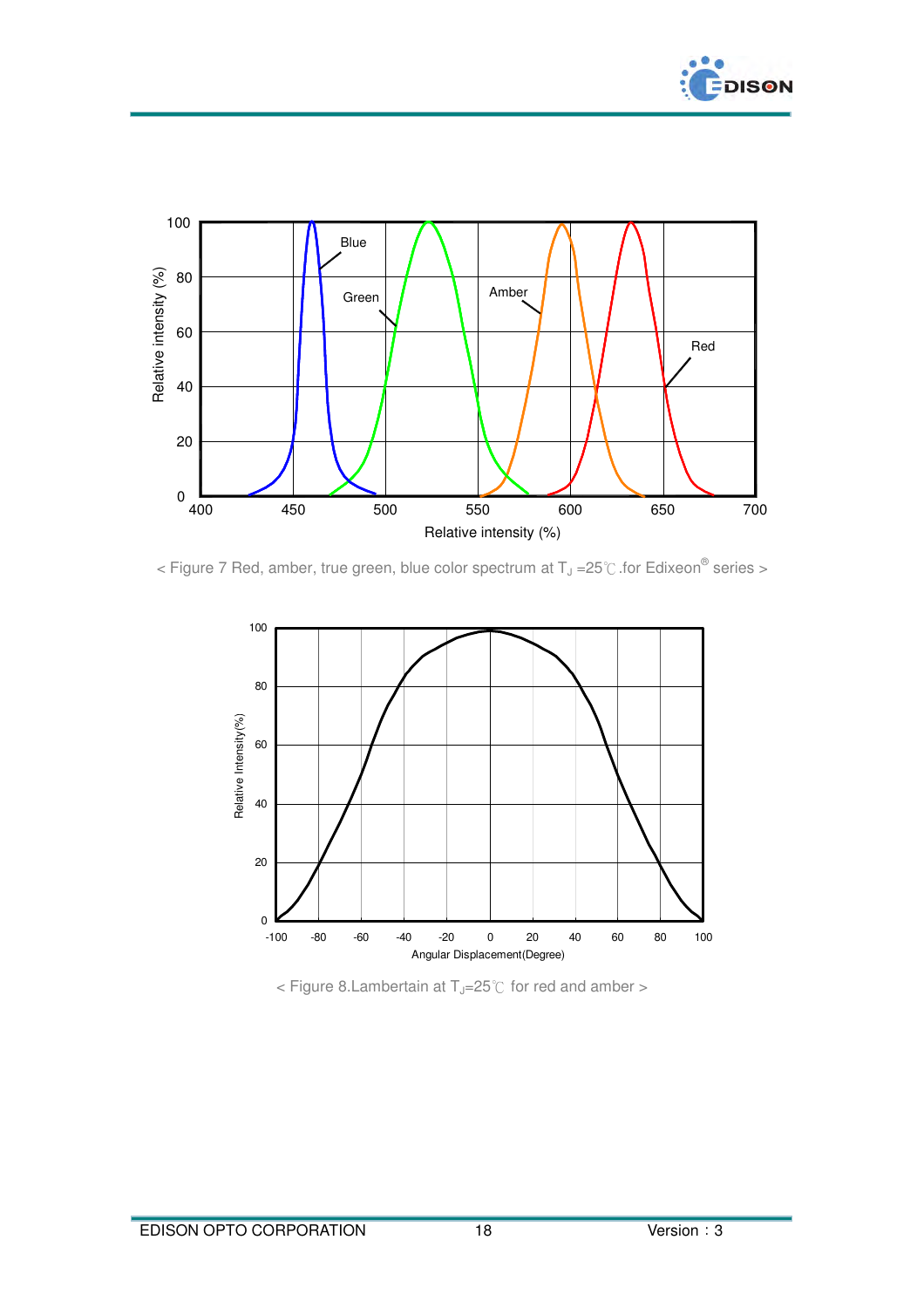



 $<$  Figure 9. Lambertain at T<sub>J</sub>=25°C for cool white, neutral white, and warm white >



< Figure 10.Lambertain at T<sub>J</sub>=25℃ for blue and true green >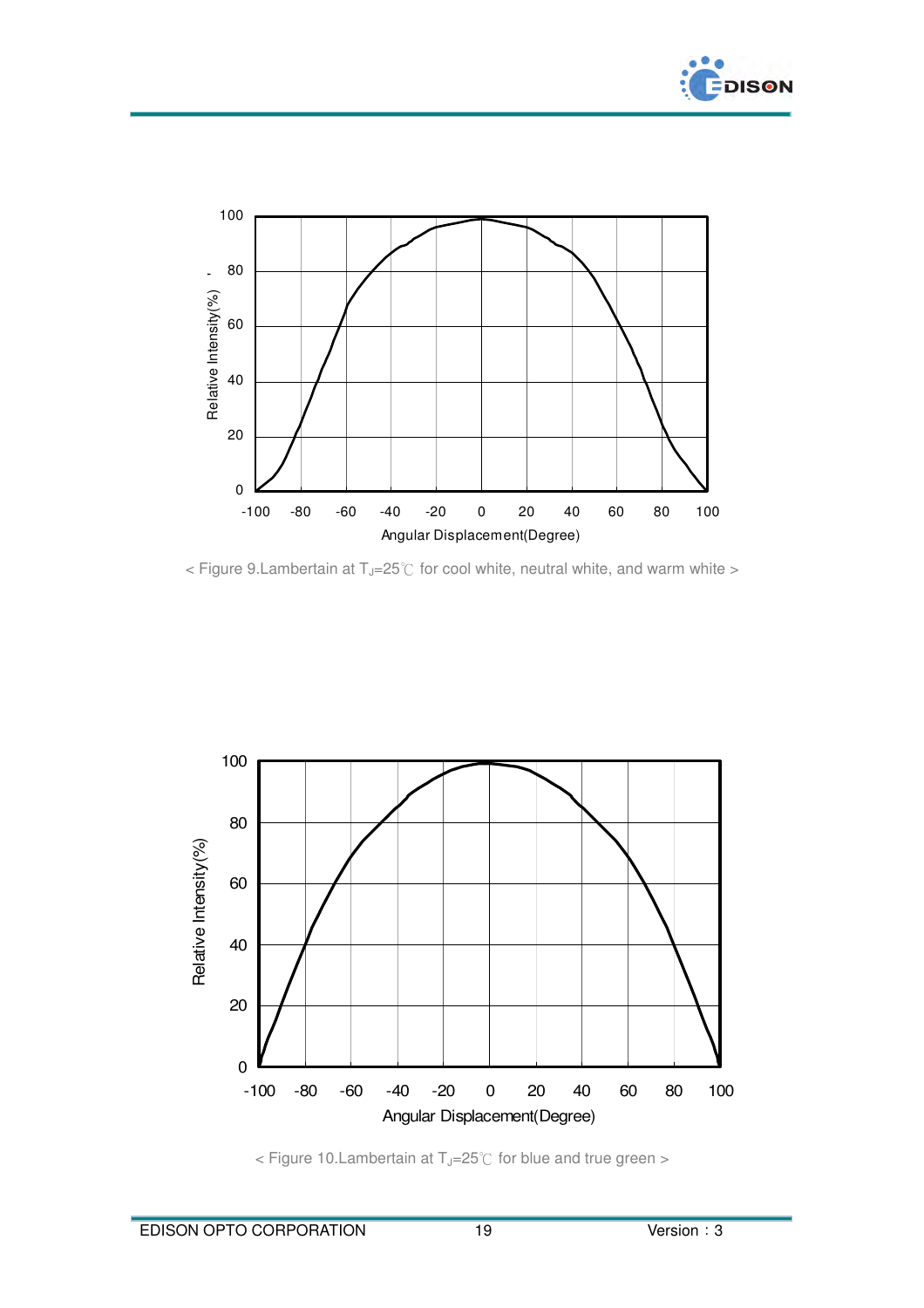







<Figure 12. Batwing at T<sub>J</sub>=25℃ for cool white.>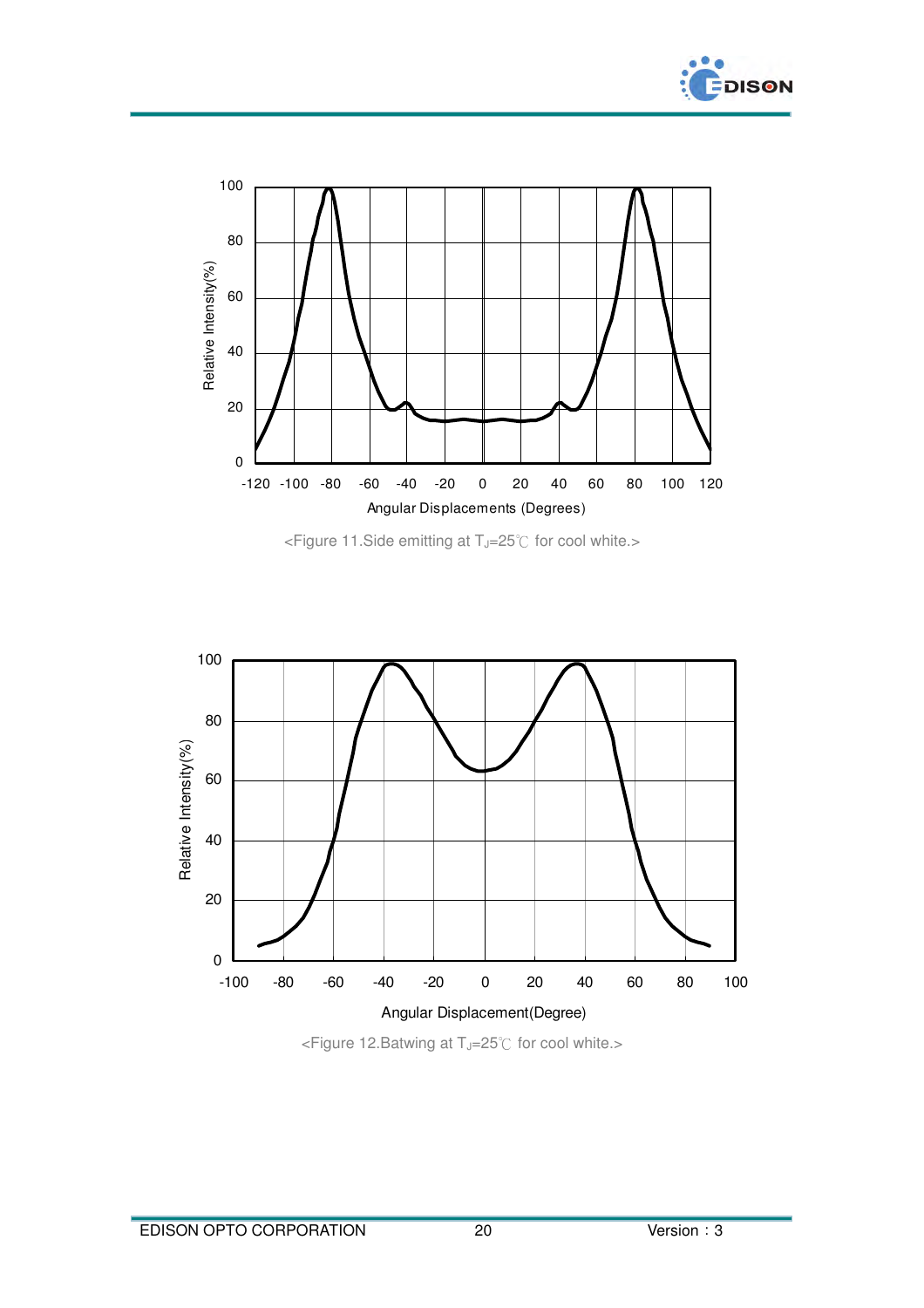

#### **Color Temperature or Dominant Wavelength Characteristics TJ=25**℃

| <b>Lens Item</b>                            | <b>Part Name</b> | <b>Color</b>         | <b>Ad/ CCT</b> | <b>Unit</b> |             |
|---------------------------------------------|------------------|----------------------|----------------|-------------|-------------|
|                                             |                  |                      | Min.           | Max.        |             |
|                                             | EDEW-1LA5        | Cool White           | 5,000          | 10,000      | K           |
|                                             | EDEW-1LA5-D1     | Cool White           | 5,000          | 10,000      | K           |
|                                             | EDEH-1LA5-x1     | <b>Neutral White</b> | 3,800          | 5,000       | K           |
| Lambertian                                  | EDEX-1LA5-x1     | Warm White           | 2,670          | 3,800       | K           |
|                                             | EDER-1LAx        | Red                  | 620            | 630         | nm          |
|                                             | EDEA-1LAx        | Amber                | 585            | 595         | nm          |
|                                             | EDET-1LAx        | True Green           | 515            | 535         | nm          |
|                                             | EDEB-1LAx        | <b>Blue</b>          | 455            | 475         | nm          |
|                                             |                  |                      | <b>CCT</b>     |             |             |
| Lens Item                                   | <b>Part Name</b> | <b>Color</b>         | Min.           | Max.        | <b>Unit</b> |
| Side Emitting<br><b>Batwing</b><br>Focusing | FDFW-1xA5        | White                | 5,000          | 10,000      | Κ           |

< Table 13 Dominant wavelength or color temperature characteristics at  $T_J=25^\circ\text{C}$  for 1W Edixeon® series >

**Notes:** 

1. Wavelength is measured with an accuracy of  $\pm$  0.5nm

2. CCT is measured with an accuracy of  $\pm$  200K

< Table 14 Color temperature characteristics at  $T_J$ =25°C for 3W Edixeon® series >

| <b>Lens Item</b> | <b>Part Name</b>           | <b>Color</b>      | <b>CCT</b> | <b>Unit</b> |    |
|------------------|----------------------------|-------------------|------------|-------------|----|
|                  |                            |                   | Min.       | Max.        |    |
|                  | EDEW-3LA1-1                | Cool White        | 5,000      | 10,000      | Κ  |
|                  | EDEW-3LA1-D3               | Cool White        | 5,000      | 10,000      | K  |
|                  | EDEH-3LA1-x3 Neutral White |                   | 3,800      | 5,000       | K  |
| Lambertian       | EDEX-3LA1-x3               | Warm White        | 2,670      | 3,800       | K  |
|                  | EDER-3LA3-1                | Red               | 620        | 630         | nm |
|                  | EDEA-3LA3                  | Amber             | 585        | 595         | nm |
|                  | EDET-3LA1-1                | <b>True Green</b> | 515        | 535         | nm |
|                  | EDEB-3LA1-1                | <b>Blue</b>       | 455        | 475         | nm |
| .                |                            |                   |            |             |    |

**Notes:** 

1. CCT is measured with an accuracy of  $\pm$  200K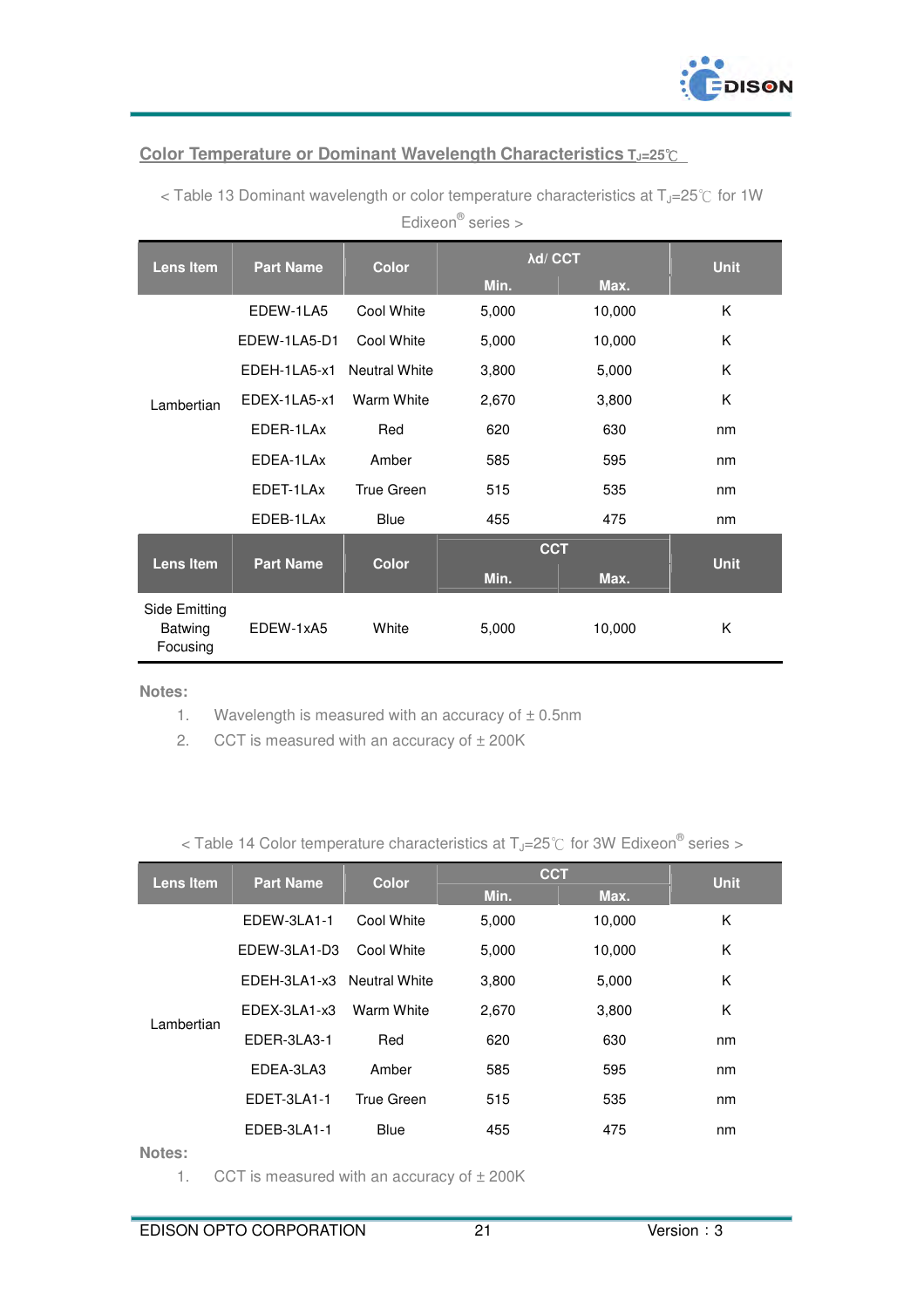

#### **Emission Angle Characteristics**

< Table 15 Emission angle characteristics at  $T_J = 25^{\circ}$  for 1W Edixeon® series >

| <b>Part Name</b><br><b>Color</b> |                   | 201/2(Typ.)       |                       |                      | <b>Unit</b> |
|----------------------------------|-------------------|-------------------|-----------------------|----------------------|-------------|
|                                  |                   | <b>Lambertian</b> | <b>Batwing</b>        | <b>Focusing</b>      |             |
| EDEW-1xA5                        | Cool White        | 135               | 110                   | 80                   | Deg.        |
| EDEW-1LA5-D1                     | Cool White        | 135               |                       |                      | Deg.        |
| FDFH-11 A5-x1                    | Neutral White     | 135               | --                    |                      | Deg.        |
| FDFX-11 A5-x1                    | Warm White        | 135               | --                    |                      | Deg.        |
| <b>FDFR-11 A3</b>                | Red               | 120               | --                    |                      | Deg.        |
| EDEA-1LA3                        | Amber             | 120               | --                    | --                   | Deg.        |
| <b>FDFT-11 A2</b>                | <b>True Green</b> | 150               | --                    | --                   | Deg.        |
| EDEB-1LA5                        | <b>Blue</b>       | 150               |                       | --                   | Deg.        |
| <b>Part Name</b>                 | Color             | <b>Batwing</b>    | $\Theta_{PEAK}(Typ.)$ | <b>Side emitting</b> | Unit        |
| EDEW-1xAx                        | Cool White        | ±40               |                       | ±80                  | Deg.        |

#### < Table 16 Emission angle characteristics at T<sub>J</sub>=25°C for 3W Edixeon® series >

| <b>Part Name</b> | <b>Color</b>         |       | $20\frac{1}{2}$ |      |             |
|------------------|----------------------|-------|-----------------|------|-------------|
|                  |                      | Max.  | Typ.            | Min. | <b>Unit</b> |
| EDEW-3LA1-1      | Cool White           | --    | 135             | $-$  | Deg.        |
| EDEH-3LA1-x3     | <b>Neutral White</b> | $-$   | 135             | $ -$ | Deg.        |
| EDEX-3LA1-x3     | Warm White           | $- -$ | 135             | $-$  | Deg.        |
| EDER-3LA3-1      | Red                  | --    | 120             | --   | Deg.        |
| EDEA-3LA3        | Amber                | $-$   | 120             | --   | Deg.        |
| EDET-3LA1-1      | True Green           | --    | 150             | $-$  | Deg.        |
| EDEB-3LA1-1      | <b>Blue</b>          | --    | 150             | --   | Deg.        |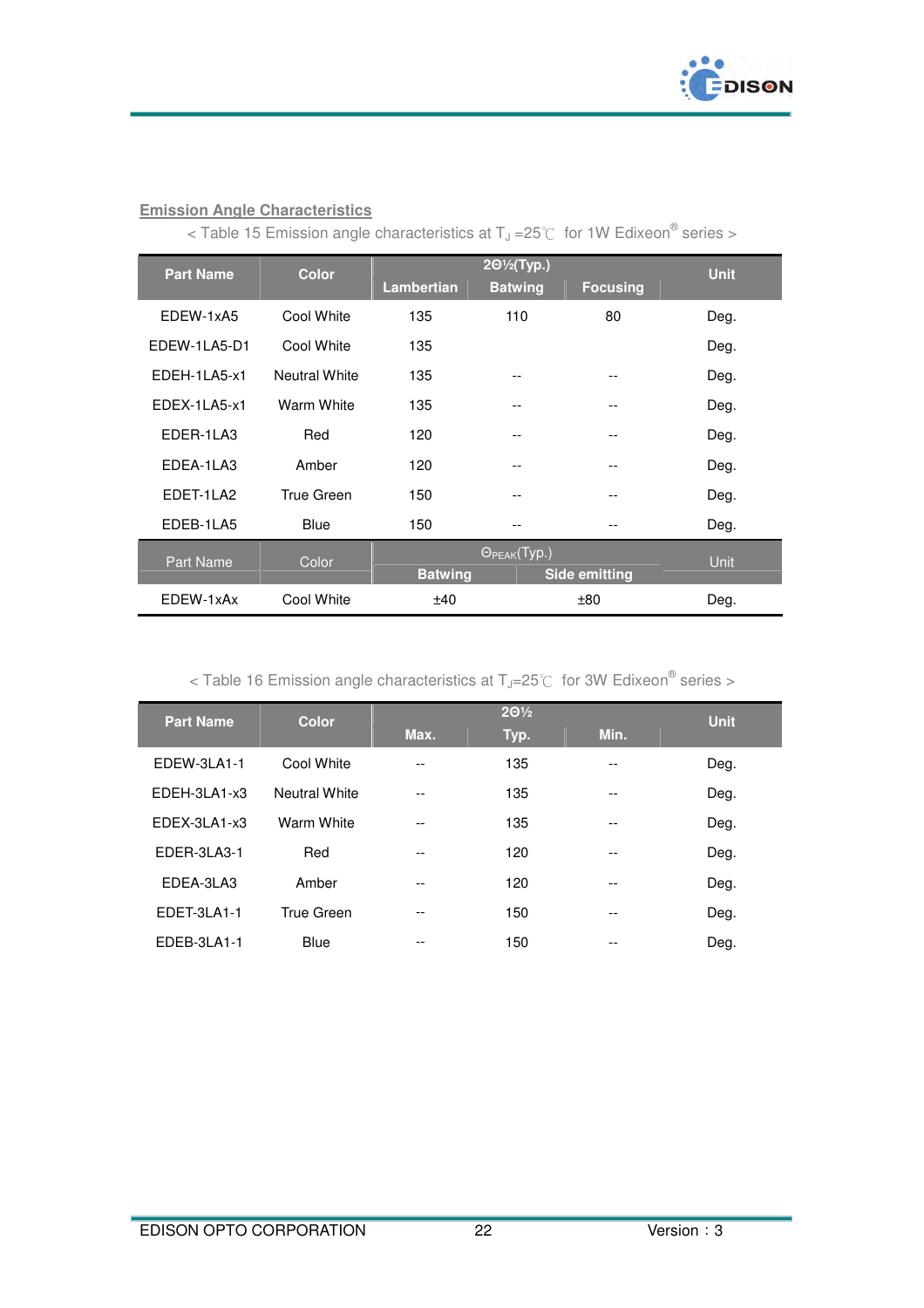

**Optical & Electrical Characteristics**



 $<$  Figure 13. Operating current & ambient temperature for 1W Edixeon<sup>®</sup> series >



 $<$  Figure 14. Operating current & ambient temperature for 3W Edixeon<sup>®</sup> series >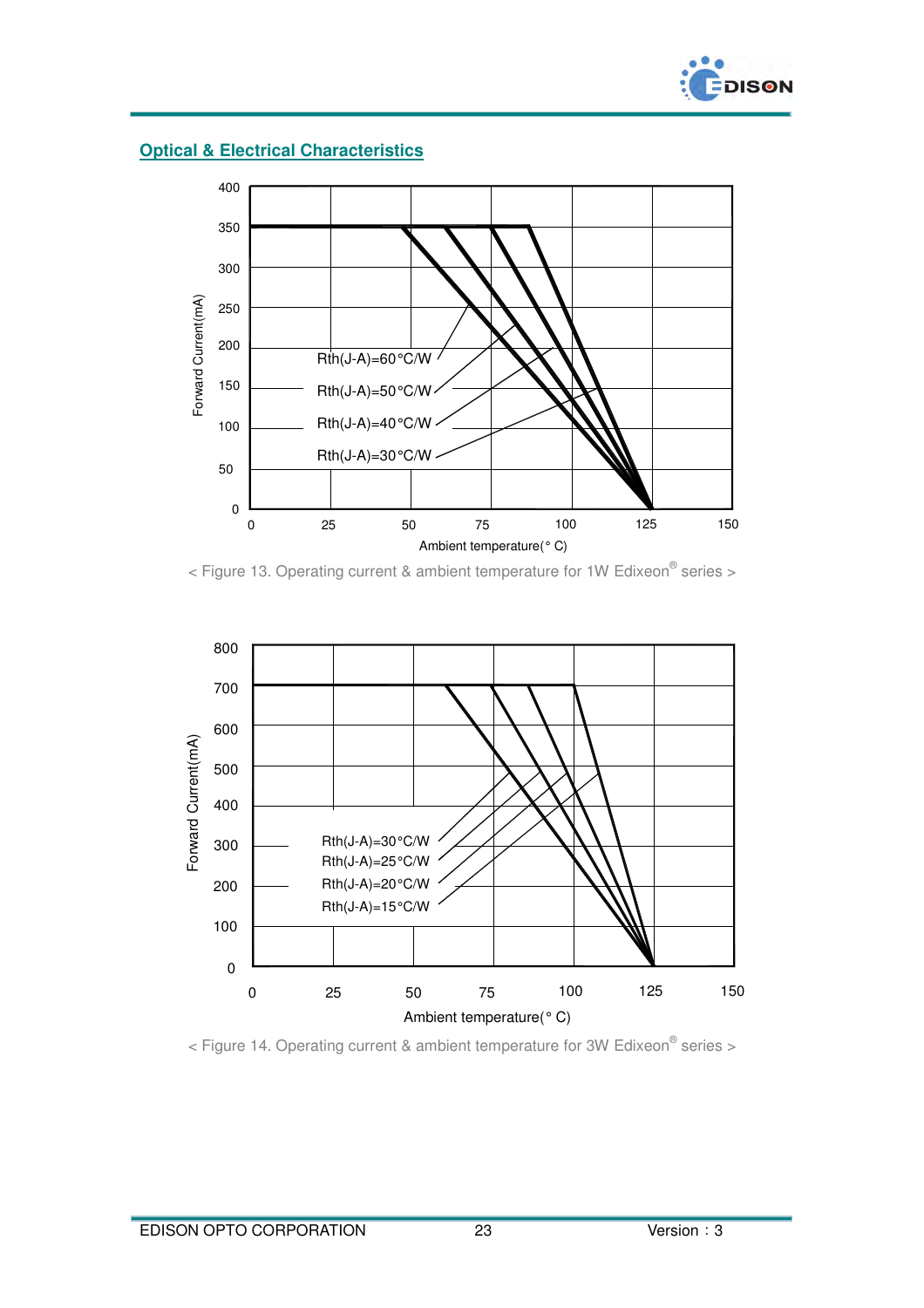







< Figure 16. Forward current & forward voltage for 3W Edixeon® series >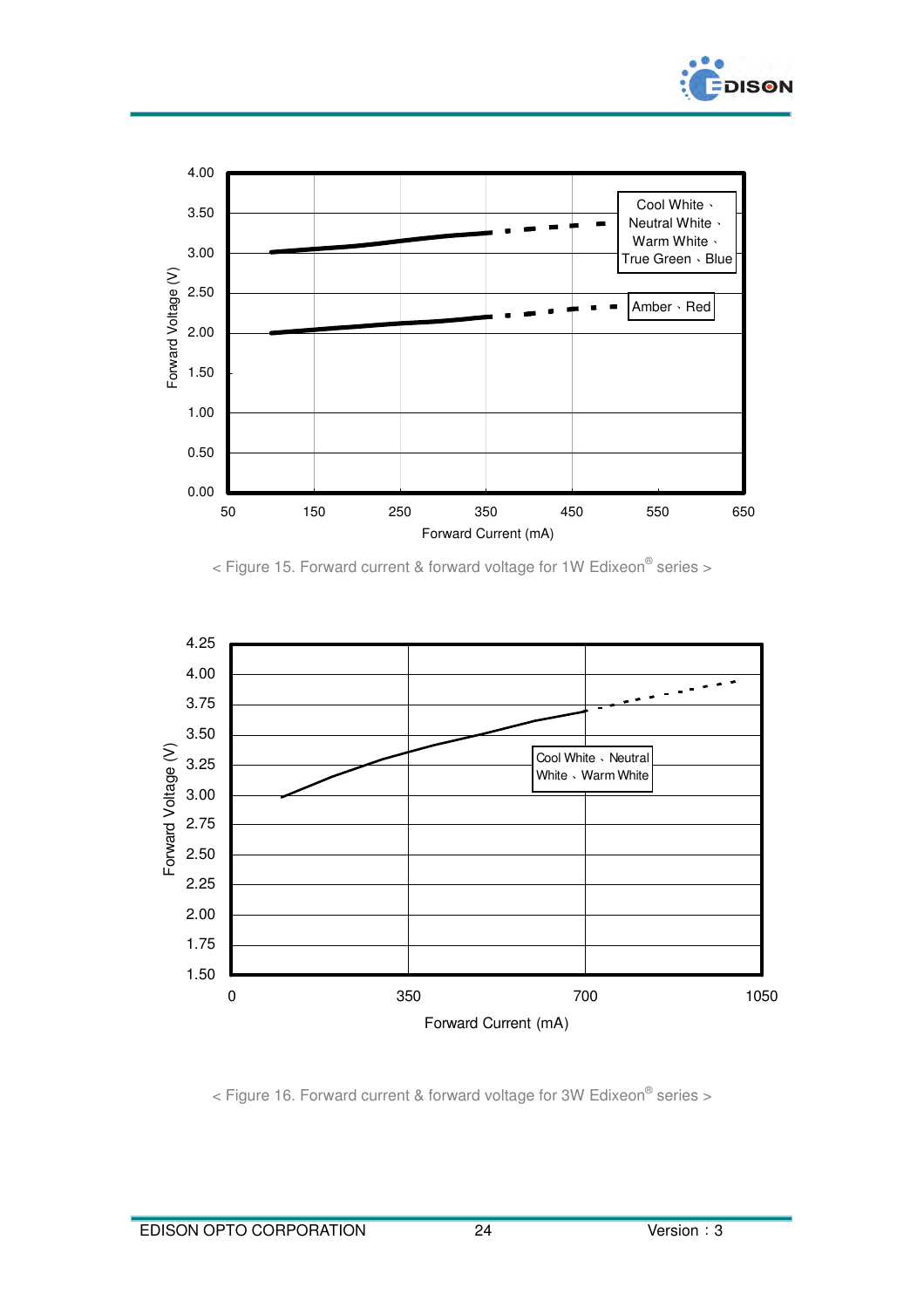



Figure 17 Forward current & forward voltage for 3W Edixeon® series at  $T_J=25^{\circ}$ C >



< Figure 18 Forward current & forward voltage for 3W Edixeon® series at T<sub>J</sub>=25℃>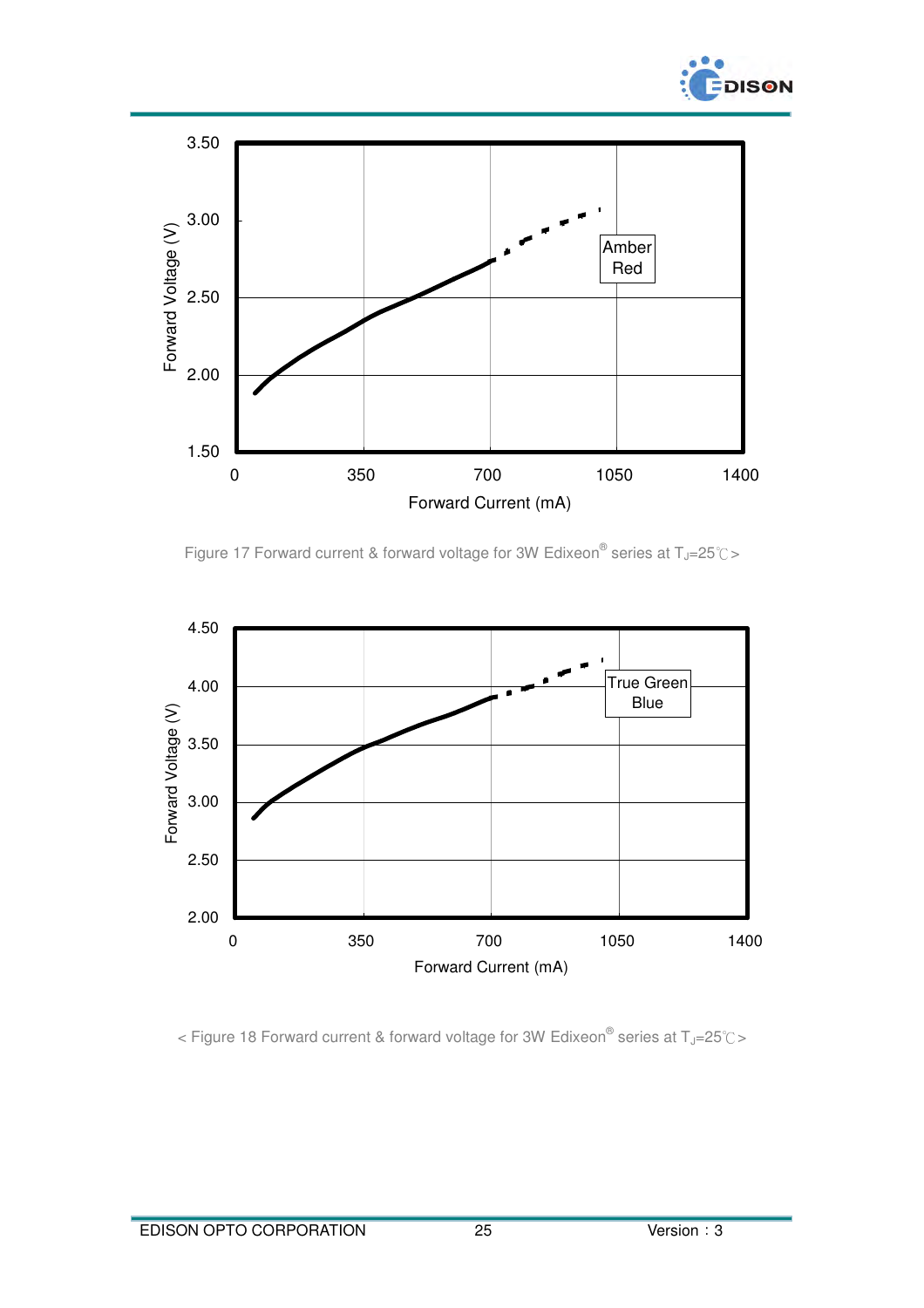



< Figure 19. Forward current & relative luminous at  $T_J$ =25°C for 1W Edixeon<sup>®</sup> series >



< Figure 20. Forward current & relative luminous at  $T_J$ =25°C for 3W Edixeon<sup>®</sup> series >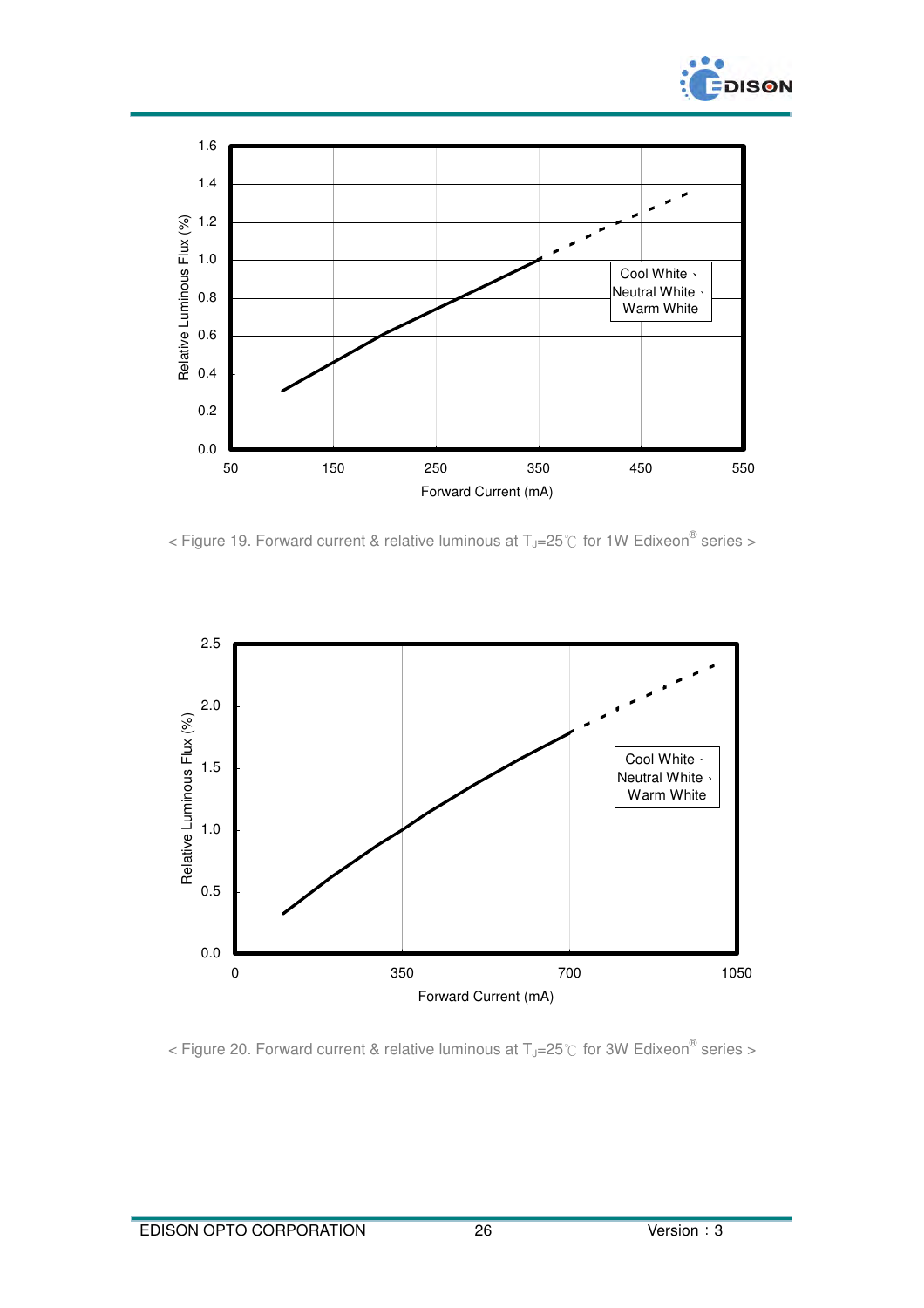



<sup>&</sup>lt;Figure 21 Forward current & relative luminous for 3W Edixeon® series at T<sub>J</sub>=25℃>



<Figure 22 Forward current & relative luminous for 3W Edixeon® series at TJ=25℃>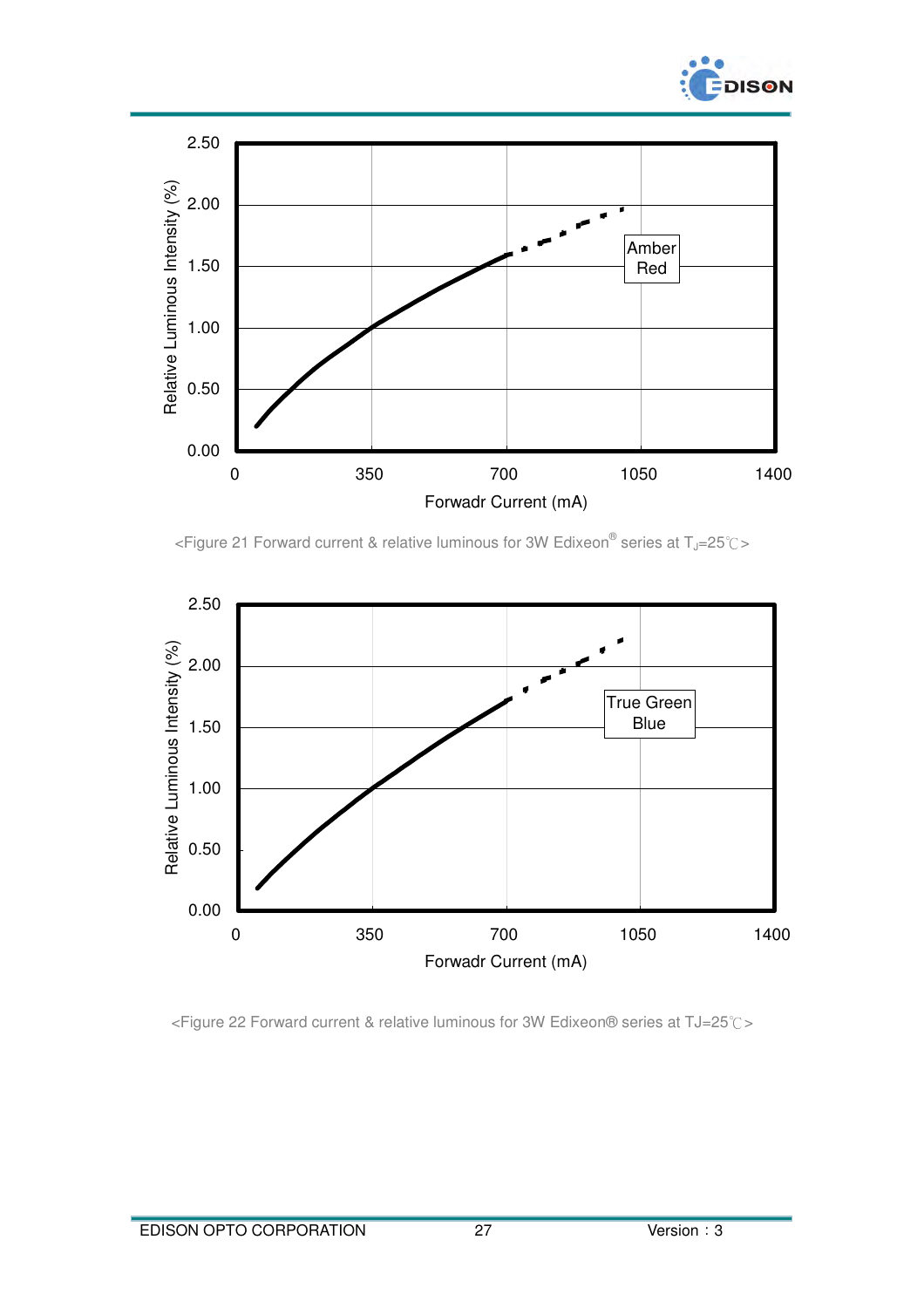



< Figure 23. Forward current & CCT at T<sub>J</sub> = 25°C for Edixeon<sup>®</sup> series cool white >



< Figure 24. Forward current & CCT at T<sub>J</sub> = 25°C for Edixeon<sup>®</sup> series neutral white >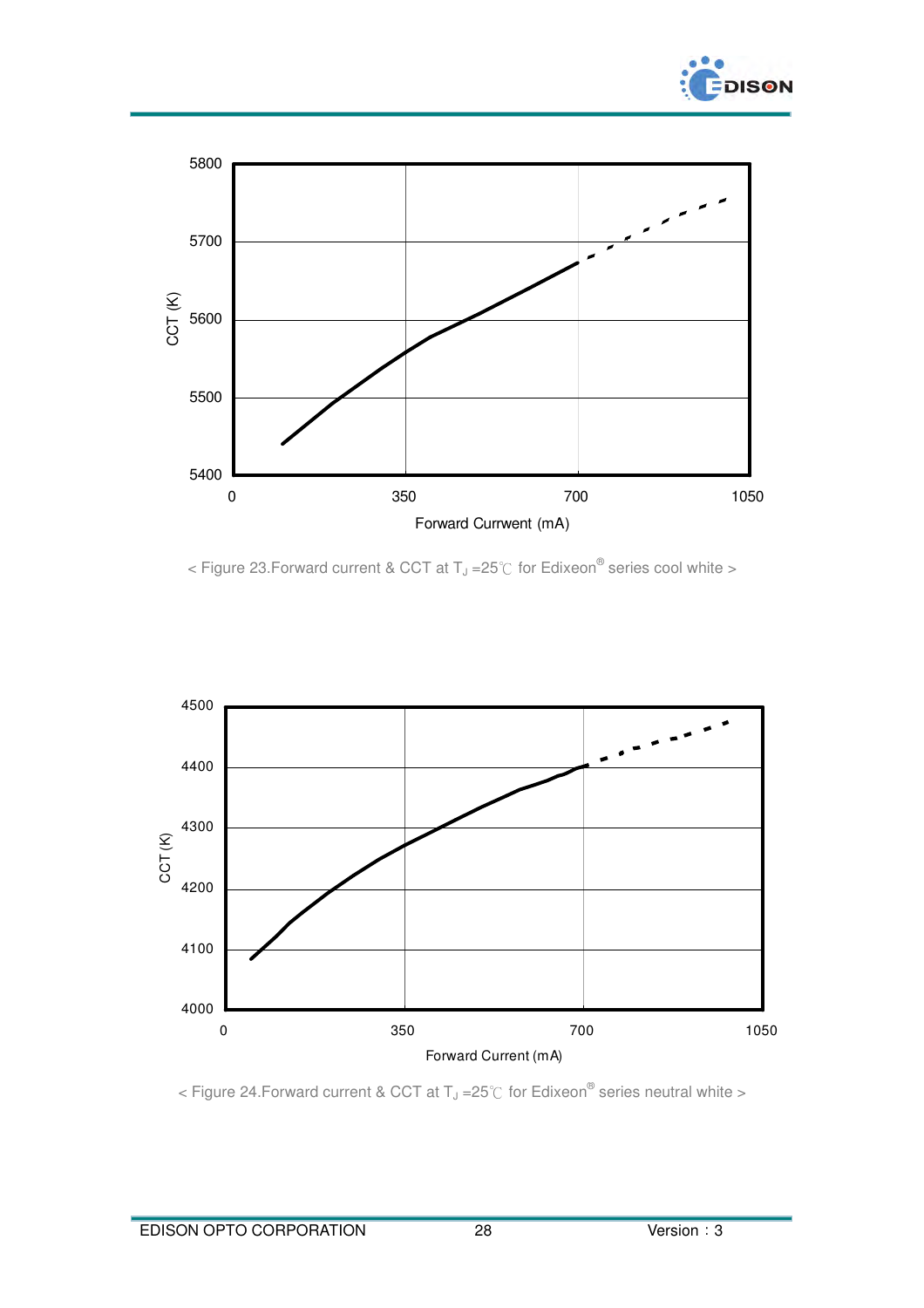



< Figure 25. Forward current & CCT at T<sub>J</sub>=25°C for Edixeon® series warm white >



< Figure 26.Forward current & wavelength at TJ=25℃ for Edixeon® series true green and blue>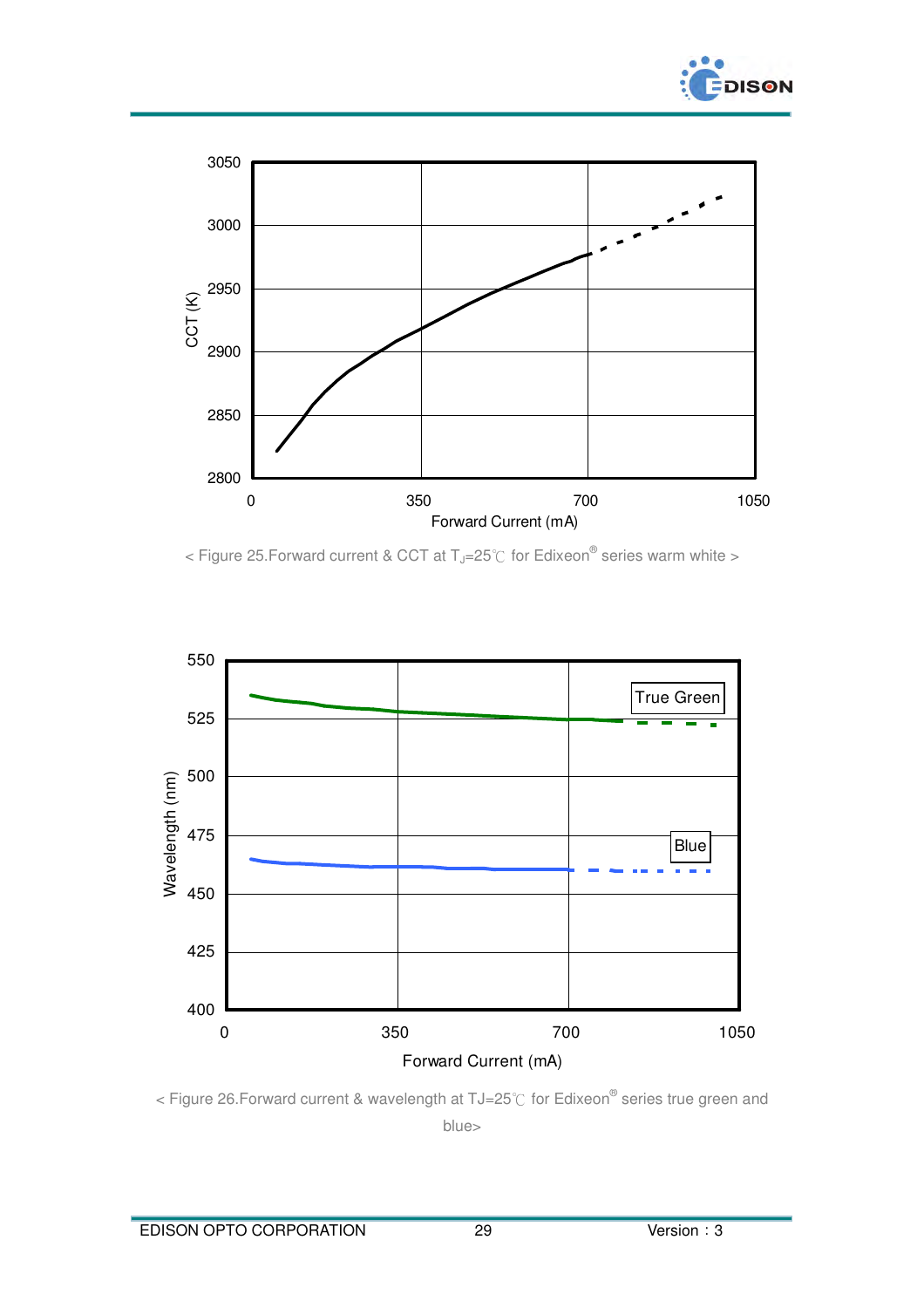



< Figure 27. Forward current & wavelength at TJ=25°C for Edixeon® series red and amber >



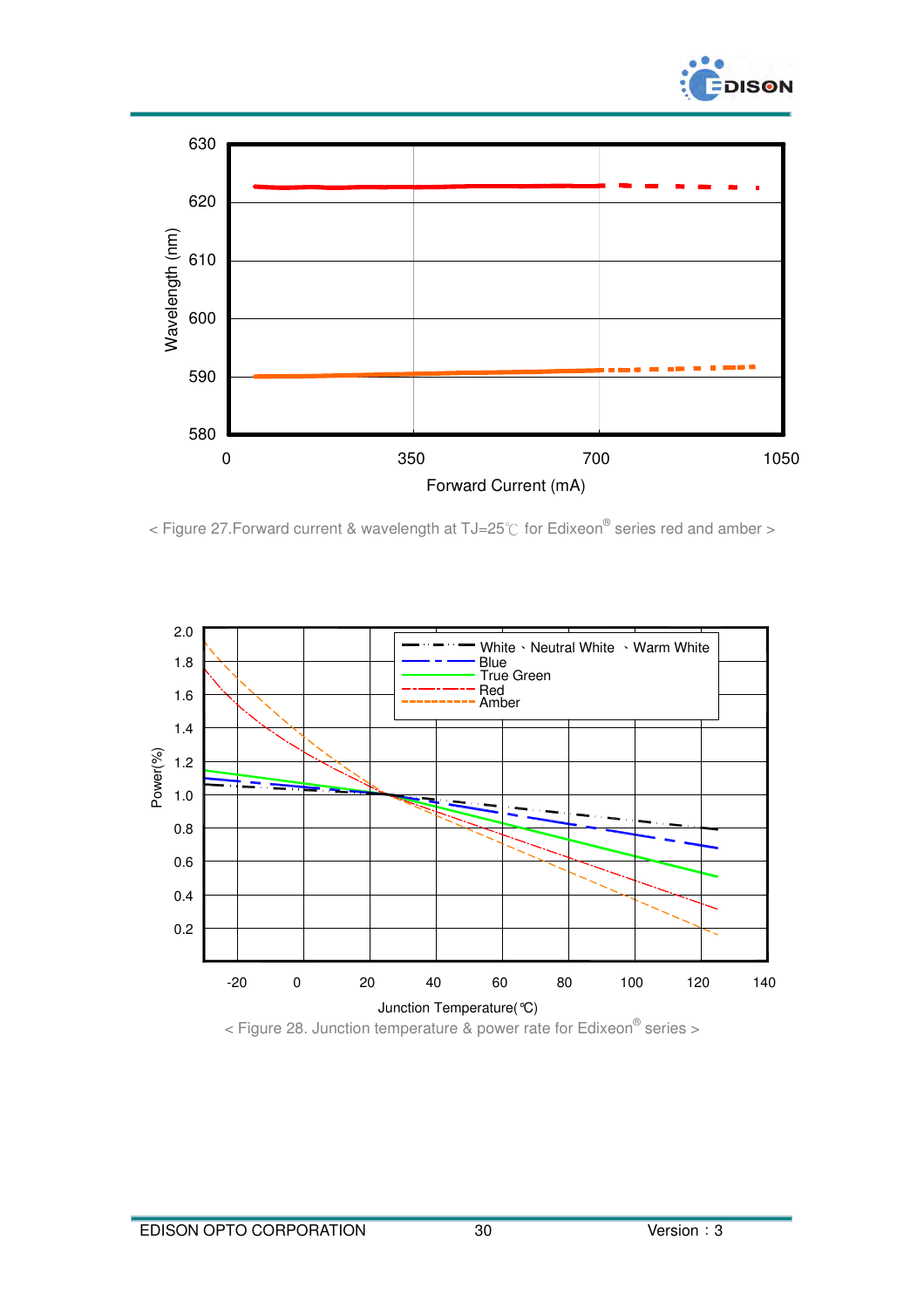

# **Product Soldering Instructions**

The central circle pad at the bottom face of the package provides the main path for heat dissipation from the LED to the heat sink (heat sink contact).



The choice of solder and the application method will dictate the specific amount of solder. For most consistent results, an automated dispensing system or a solder stencil printer is recommended.

Positive results will be used solder thickness that results in 50µm. The lamp can be placed on the PCB simultaneously with any other required SMD devices and reflow completed in a single step. Automated pick-and-place tools are recommended.

The central slug at the bottom face of the package provides the main path for heat dissipation from the LED to the heat sink (heat sink contact). A key feature of Edixeon<sup>®</sup> series is an electrically neutral heat path that is separate from the LED's electrical contacts. This electrically isolated thermal pad makes Edixeon® series perfect for use with either FR4 circuit boards with thermal via or with metal-core printed circuit boards (MCPCB).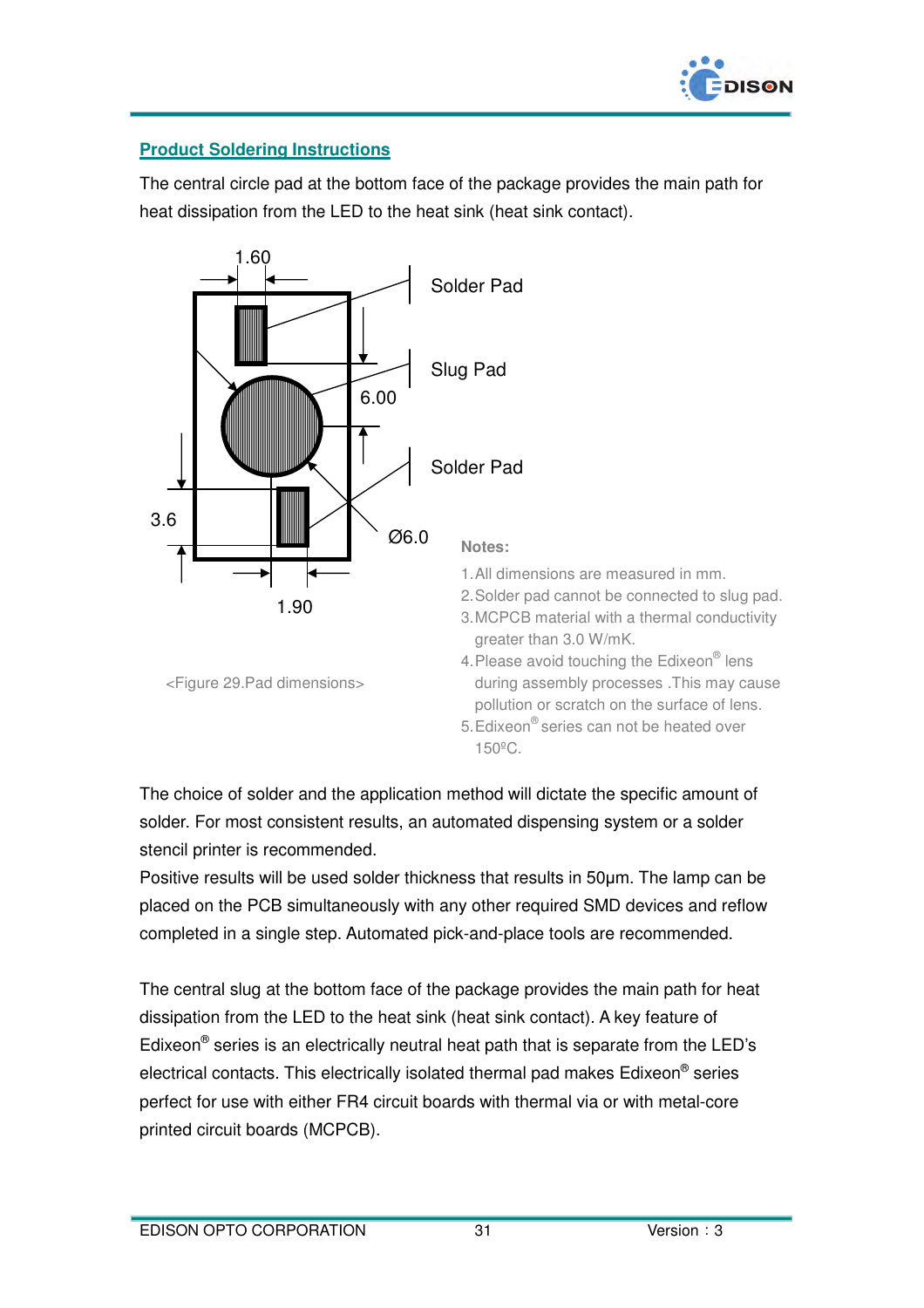

#### **Recommend Solder Steps**

To prevent mechanical failure of LEDs in the soldering process, a carefully controlled pre-heat and post-cooling sequence is necessary. The heating rate in an IR furnace depends on the absorption coefficients of the material surfaces and on the ratio of the component's mass to its irradiated surface. The temperature of parts in an IR furnace, with a mixture of radiation and convection, cannot be determined in advance. Temperature measurement may be performed by measuring the temperature of a specific component while it is being transported through the furnace. Influencing parameters on the internal temperature of the component are as follows:

- Time and power
- Mass of the component (for Edixeon® series on MCPCB)
- Size of the component
- Size of the printed circuit board
- Absorption coefficient of the surfaces and MCPCB
- Packing density

Peak temperatures can vary greatly across the PC board during IR processes. The variables that contribute to this wide temperature range include the furnace type and the size, mass and relative location of the components on the board. Profiles must be carefully tested to determine the hottest and coolest points on the board. The hottest and coolest points should fall within the recommended temperatures. The profile of the reflow system should be based on design needs, the selected solder system and the solder-paste manufacturer's recommended reflow profile.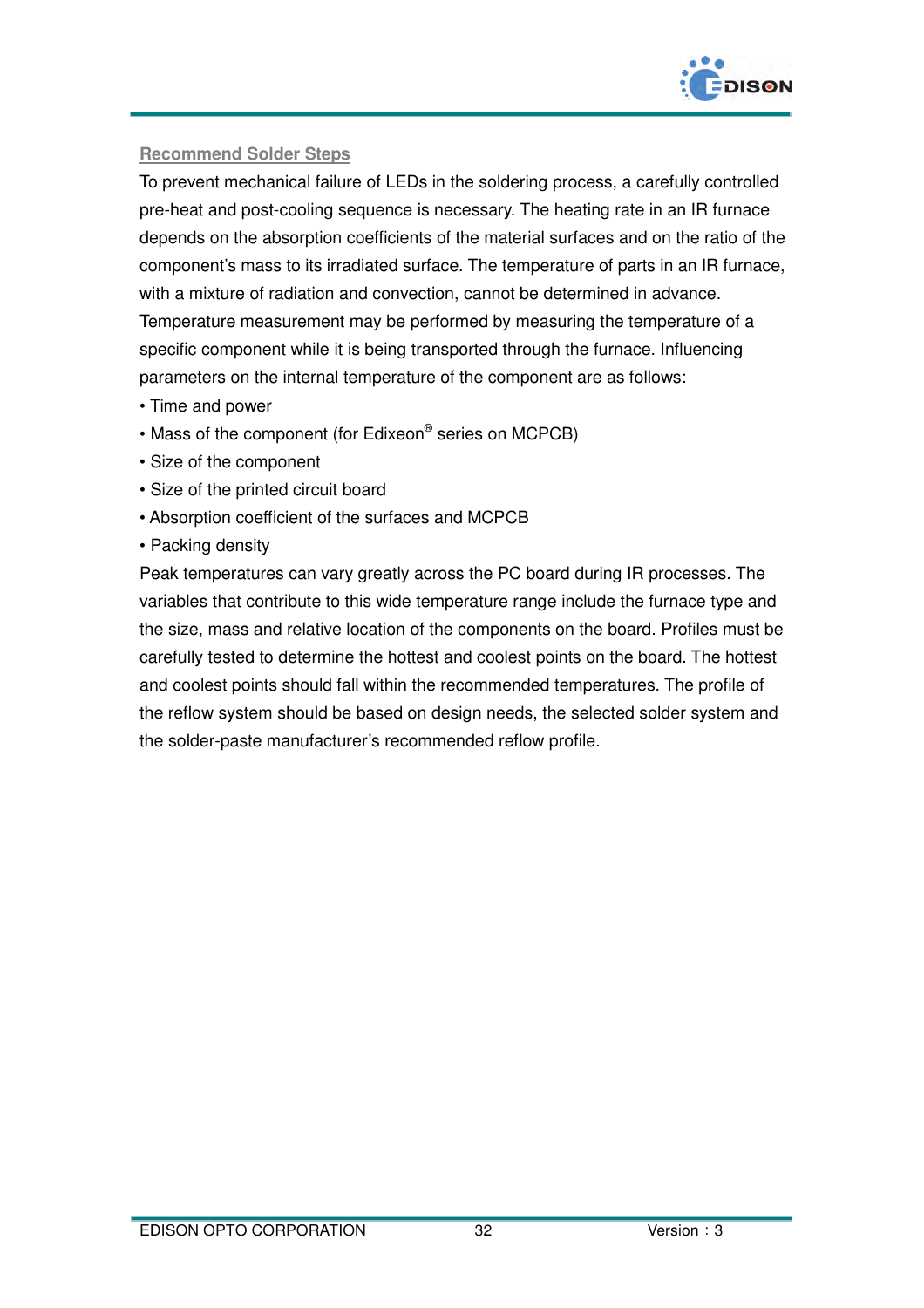

#### **Product Thermal Application Information**

Thermal grease should be evenly speeded with a thickness <100um. When assembling on MCPCB or heat sink carrier.



# Edixeon® series on MCPCB and heatsink

 $<$  Figure 30. Edixeon $^{\circledR}$  series heatsink application  $>$ 

- It is strongly recommanded the heat sink should be anodized.



-Please ensure the heat sink is flat enough to prevent the bad heat conductivity.



 $<$  Figure 31. Edixeon $^{\circ}$  series assemble with heatsink >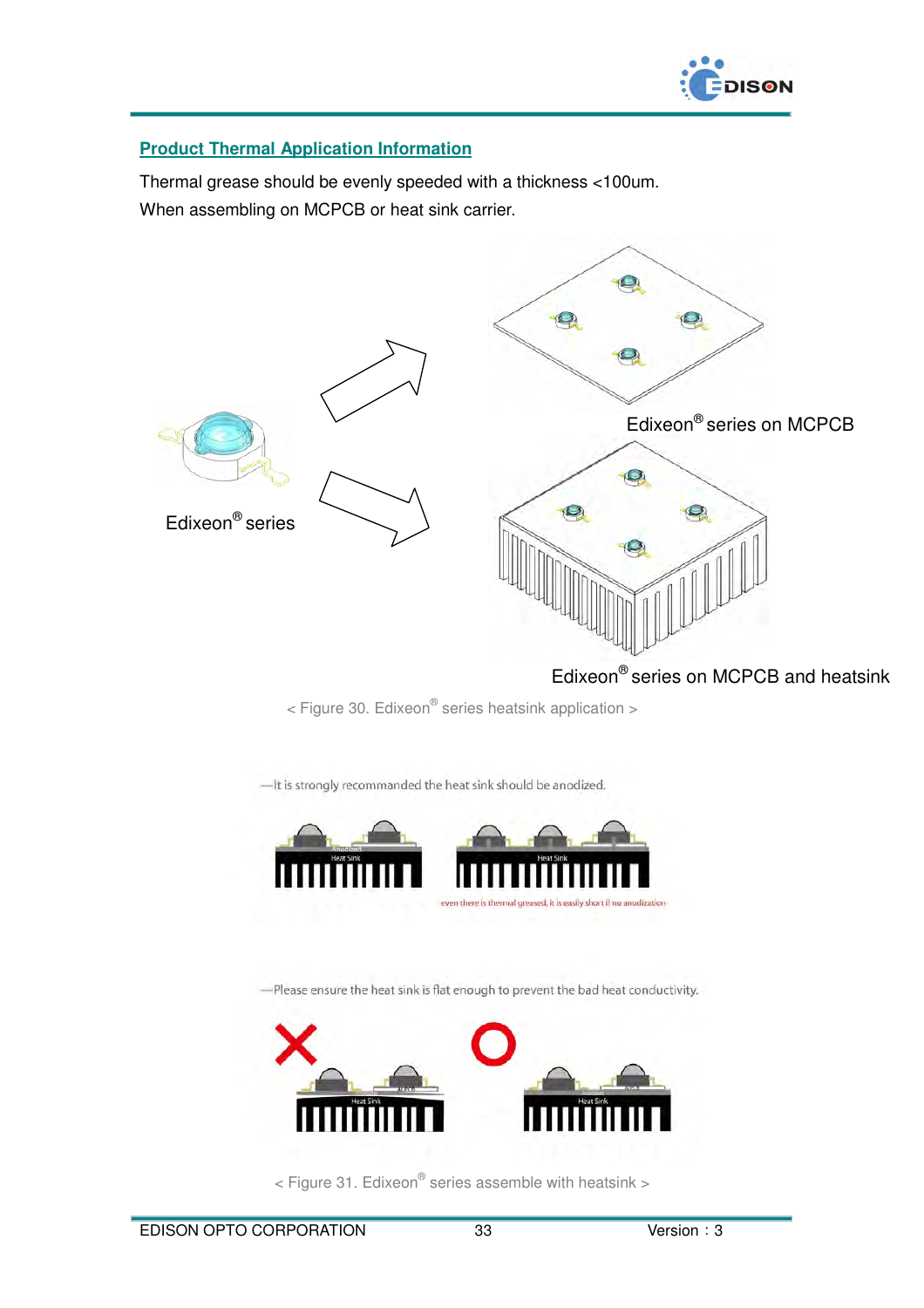

## **Thermal Resistance Application**



 $Rth_{(J-A)} = Rth_{(J-S)} + Rth_{(S-G)} + Rth_{(G-B)} + Rth_{(B-A)}$ 

 $T_{\text{Junction}} = T_{\text{Ambient}} + Rth_{(J-A)} \times P_{\text{Disisipation}}$  $(T_J = T_A + Rth_{(J-A)} \times P_{Dissipation})$  $\leq$  Figure 32. Rth and T<sub>J</sub> for Edixeon  $>$ 

**Suggested Adhesive for Selection(such as thermal grease)**

Ease of use

Non-solvent, One-part

Fast tack free

3 minutes at 25°C

No corrosion

Alcohol type of room temperature vulcanization (RTV)

Low volatility

Low weight loss of silicone volatiles

Adhesion

Excellent adhesion to most materials without use of a primer

- Dielectric properties
	- Cured rubber exhibits good dielectric properties
- Excellent thermal stability and cold resistance

Cured rubber provides wide service temperature range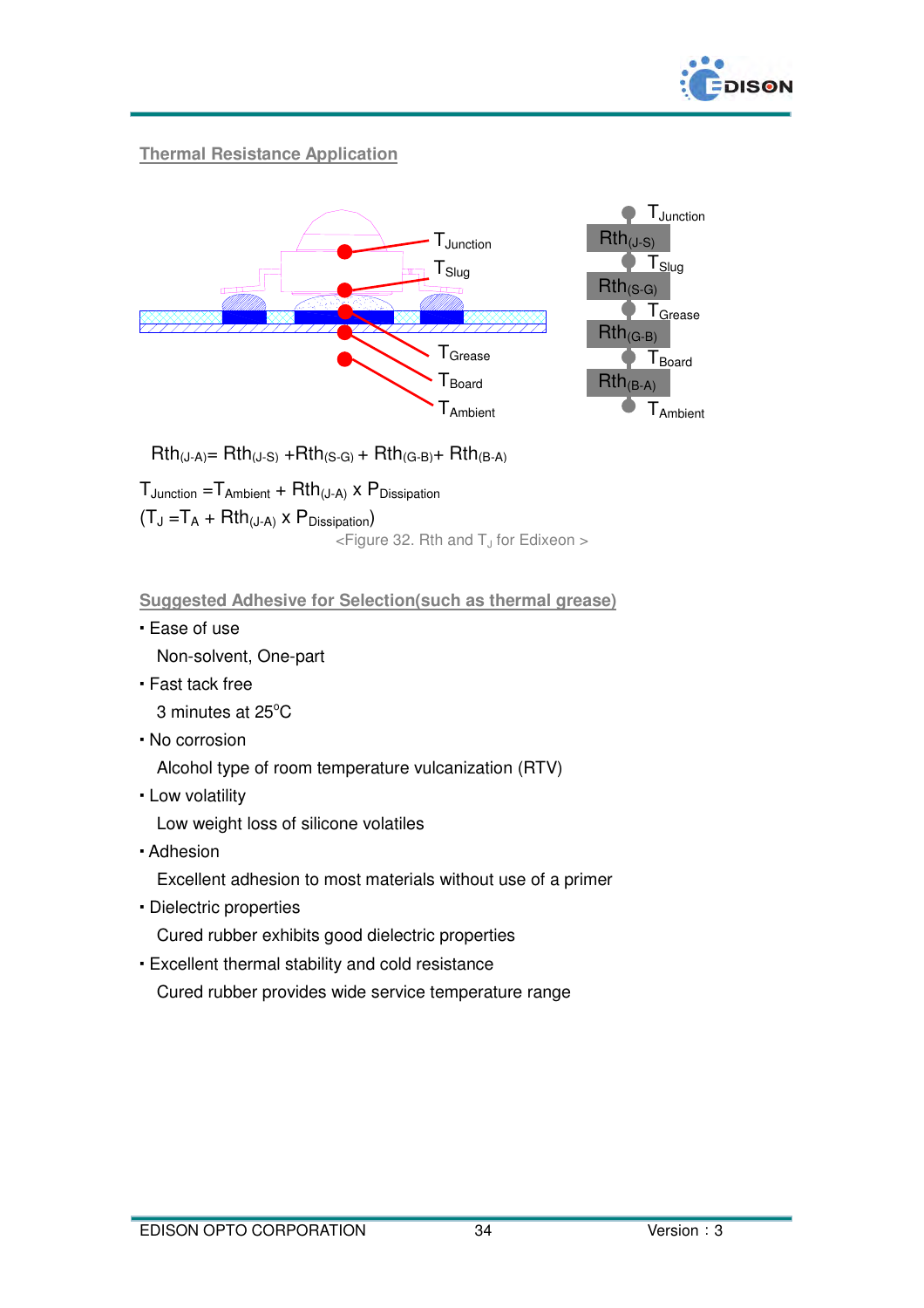

| Specification               | <b>Suggested Properties</b> |
|-----------------------------|-----------------------------|
| Take-free time              | $3~10$ minutes              |
| Specific gravity            | $<$ 3 g/cm <sup>2</sup>     |
| Thermal conductivity        | $> 2.5$ W/mK                |
| Rth in using                | < 1.8 °C/W                  |
| Volume resistance           | $>1x10^{14}$                |
| Lap shear adhesion strength | $> 200$ N/ cm <sup>2</sup>  |
| Tensile strength            | > 4 Mpa                     |

<Table 17 Specification for Adhesive properties >

#### **Thermal Resistance Calculation**

The thermal resistance between two points is defined as the ratio of the difference in temperature to the power dissipated. For calculations in the following units used are °C/W. In the case of LEDs, the resistance of two important thermal paths affects the junction temperature:

From the LED junction to the thermal contact at the bottom of the package, this thermal resistance is governed by the package design. It is referred to as the thermal resistance between junction and slug (Rth  $_{(J-S)}$ )

From the thermal contact to ambient conditions, this thermal resistance is defined by the path between the slug ,board ,and ambient. It is referred to as the thermal resistance between slug and board (Rth  $_{(S-B)}$ ) and between board and ambient (Rth  $(B-A)$ .

The overall thermal resistance between the LED junction and ambient (Rth  $_{(J-A)}$ ) can be modeled as the sum of the series resistances Rth  $_{(J-S)}$ , Rth  $_{(S-B)}$ , and Rth  $_{(B-A)}$ . The following will show how to calculate Rth for each part of LED module.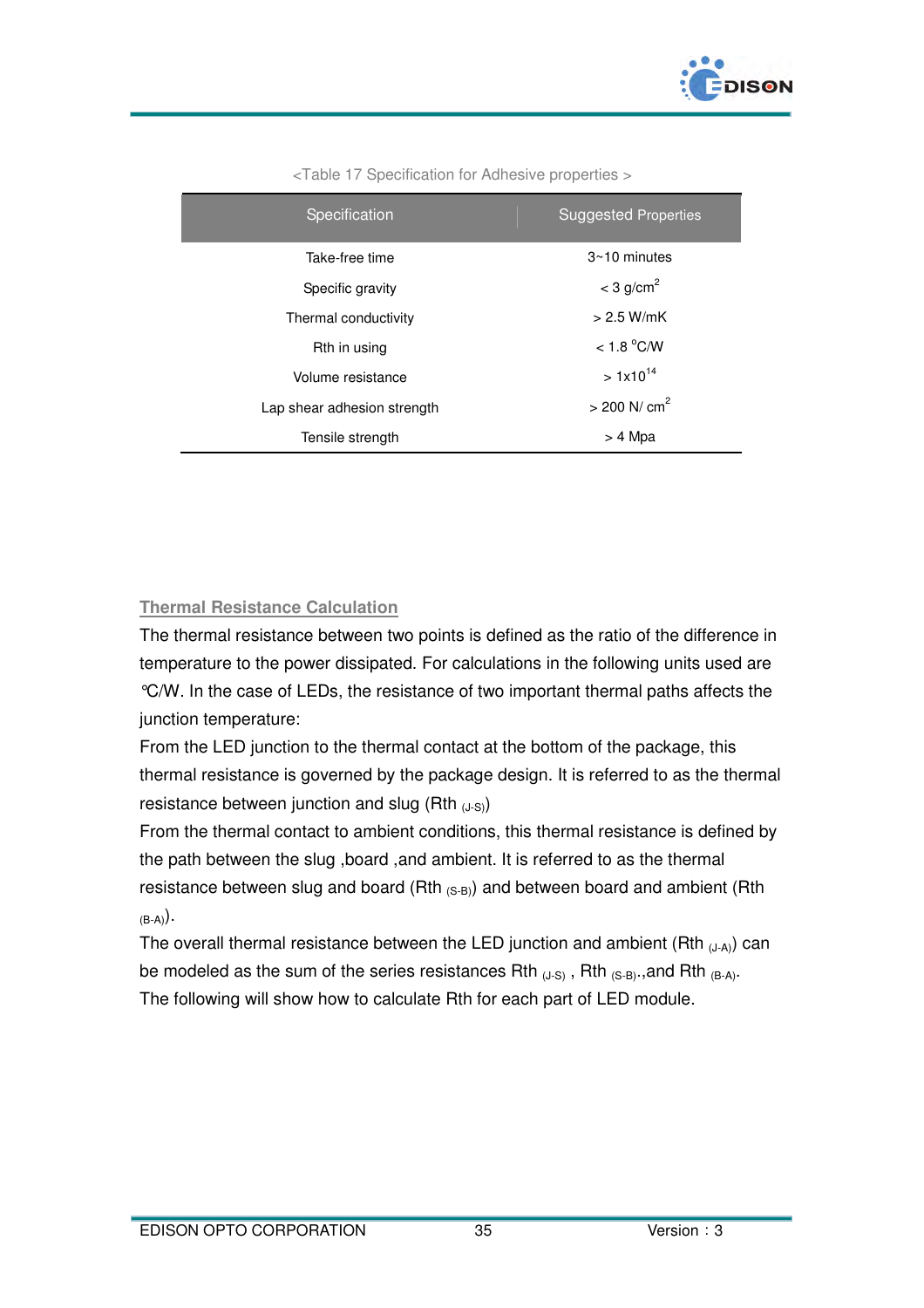

1.  $Rth_{(1-S)}$ Assume  $\mathsf{Edixeon}^\circledR\mathsf{Rth}_{(\mathsf{J}\text{-}\mathsf{S})}\text{=} \mathsf{10} \,{}^\circ \mathsf{C}/\mathsf{W}$ 

2.  $Rth_{(S-G)}$ 

If the thickness of thermal grease is 100um and area is  $(6.4/2)^2\pi$  mm<sup>2</sup>. Thermal conductivity of thermal grease is 2.6 W/mK.

The Formula of Rth is Therefore Rth<sub>(S-G)</sub>=  $\frac{180 \times 10^{-2}}{2.8 \times 10^{-2}}$  = 1.2<sup>o</sup>C/W Thermal Conductivity (W/mK) x Area(mm<sup>2</sup>) Thickness(um) 2.6 X  $(6.4/2)^2$ π 100

3.  $Rth_{(G-B)}$ 

The Rth of standard MCPCB is  $1.5 \degree$ C/W

#### 4.  $Rth_{(B-A)}$

The Rth between board and air is mainly dependent on the total surface area.

Therefore 
$$
Rth_{(B-A)} = \frac{500}{Area(cm)^2}
$$

| If Area is $30 \text{cm}^2$ Rth=16.7 | $Rth_{(J-A)} = 10+1.2+1.5+16.7 = 29.4 °C/W$       |
|--------------------------------------|---------------------------------------------------|
| If Area is $60 \text{cm}^2$ Rth=8.3  | $Rth_{(J-A)} = 10+1.2+1.5+8.3 = 21^{\circ}$ C/W   |
| If Area is $90 \text{cm}^2$ Rth=5.5  | $Rth_{(J-A)} = 10+1.2+1.5+5.5 = 18.2^{\circ}$ C/W |

# **Junction Temperature Calculation**

The total power dissipated by the LED is the product of the forward voltage  $(V_F)$  and the forward current  $(I_F)$  of the LED.

The temperature of the LED junction is the sum of the ambient temperature and the product of the thermal resistance from junction to ambient and the power dissipated.  $T_{\text{Junction}} = T_{\text{Air}} + \text{Rth}_{(J-A)} \times P_{\text{Dissipation}}$ 

If one white Edixeon® in room temperature (25°C) operated 350mA and V<sub>F</sub>=3.3V, the  $P_{Disipation}=0.35 \times 3.3=1.155W$ 

# And junction temperature is

 $T_{\text{Junction}} = 25^{\circ}C + 18.2 \times 1.155 = 46.021^{\circ}C$  (total surface area =90cm<sup>2</sup>)  $T_{\text{Junction}} = 25^{\circ}C + 21 \times 1.155 = 49.255 \text{ }^{\circ}C$  (total surface area =60cm<sup>2</sup>)  $T_{\text{Junction}} = 25^{\circ}C + 29.4 \times 1.155 = 58.957 \text{ }^{\circ}C$  (total surface area = 30cm<sup>2</sup>)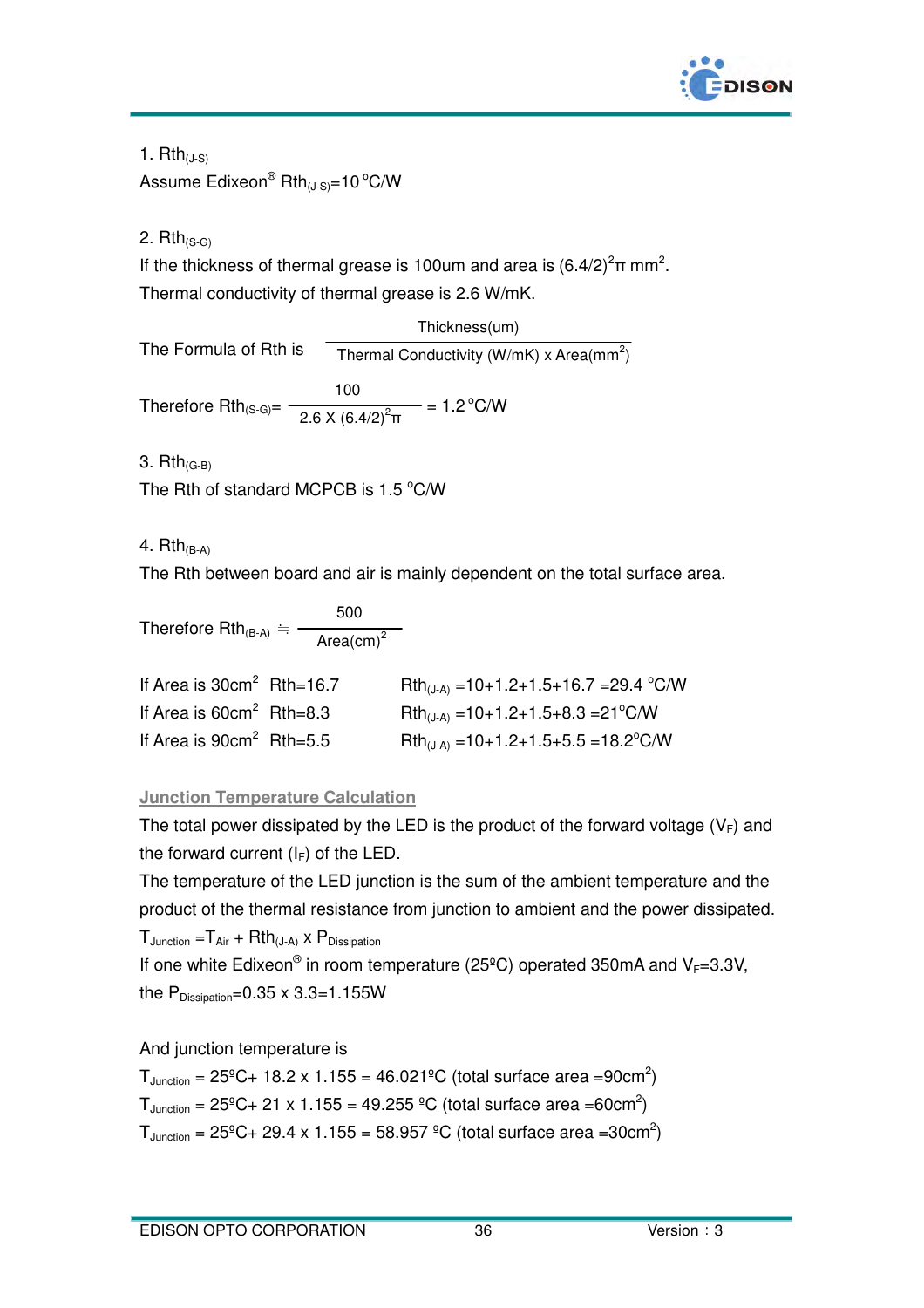

**Example : Junction Temperature Calculation** 

One white LED is used under ambient temperature ( $T_{\text{Ambient}}$ ) of 30 °C. This LED is soldered on MCPCB (Area=10 $cm<sup>2</sup>$ ). Calculate junction temperature.

Assuming a forward voltage of  $V_F=3.3V$  at 350mA and total power dissipated is

PDissipation=1x 0.35 x 3.3= 1.155 W.

LED  $Rth_{(J-S)}=10^{\circ}C/W$ .

With good design, Rth $_{(S-G)}$  can be minimized to 1<sup>o</sup>C/W.

 $Rth_{(G-B)}$  of a standard MCPCB can be 1.5 °C/W.

The Rth between board and air is mainly dependent on the total surface area.

Therefore it can be calculated in formula  $Area(cm)^2$ 500

 $Rth_{(B-A)} = \frac{10}{10} = 50^{\circ}C/W.$ 500

Following the formula  $T_{\text{Junction}} = T_{\text{Ambient}} + Rth_{(J-A)} \times P_{\text{Dissipation}}$ 

 $T_{\text{Junction}} = 30\text{ °C} + (10\text{ °C/W} + 1\text{ °C/W} + 1.5\text{ °C/W} + 50\text{ °C/W}) \times 1.155\text{W}$ 

 $=102.1875^{\circ}C$ 

That means this LED emitter is operated under good condition( $T_{\text{Junction}}$ <125 °C).

It's strongly recommended to keep the junction temperature under 125 ºC Or keep the temperature of emitter lead not exceed 55ºC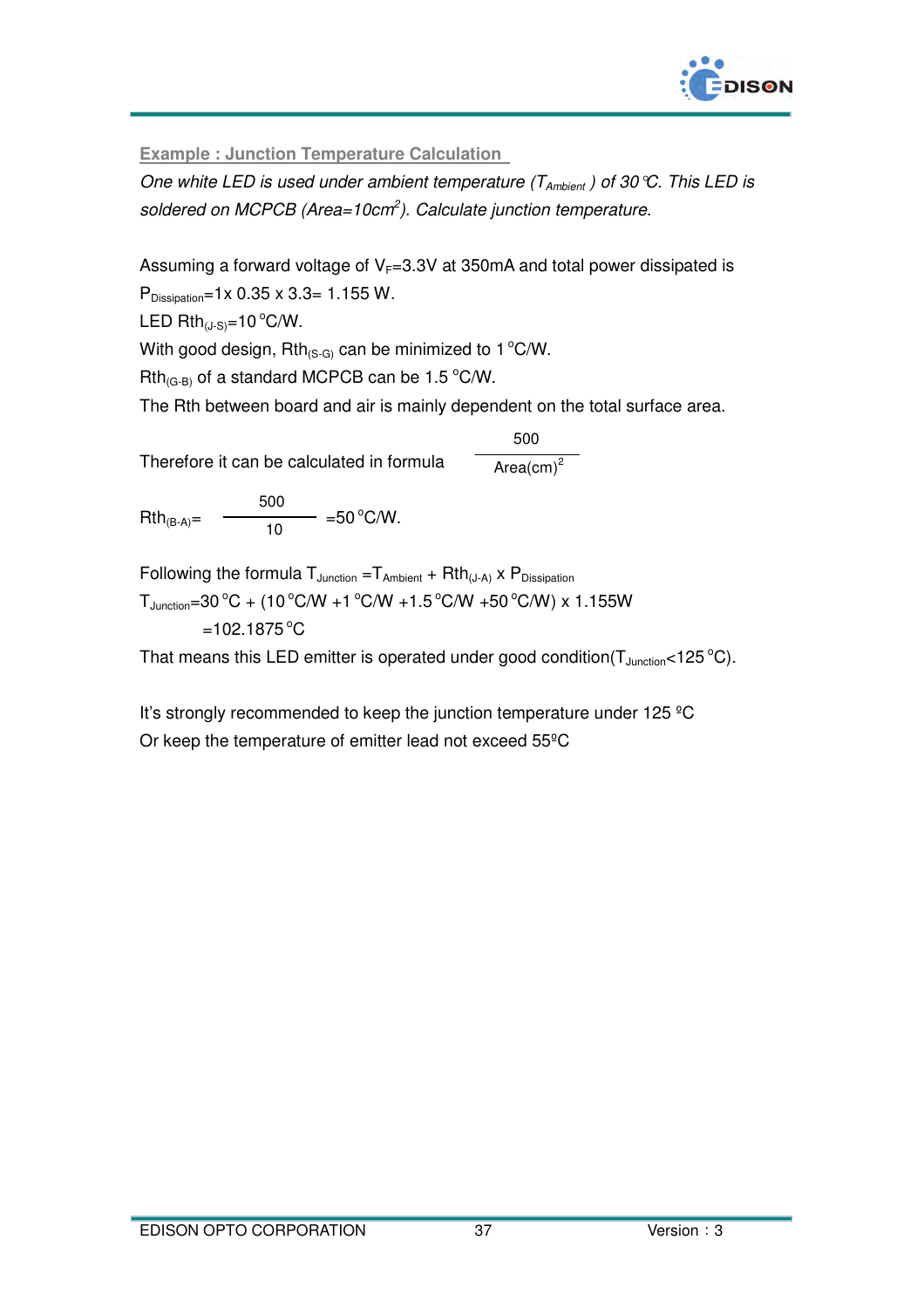

#### **Product Electrical Application Information**

Following graphs and descriptions show how to connect LED or LED module and plug to AC outlet.

Step1: Connect the wires of LED Module to the DC output of the driver.



<Figure 33. LED Module connect to the DC output of the driver>

Step2 : Plug the driver to AC outlet.



<Figure 34. Plug the AC output of the driver to AC outlet>

Caution: Never plug the driver to AC outlet before the LED Module is properly connected as this may generate transient voltage damage the LEDs permanently with a short or open circuit.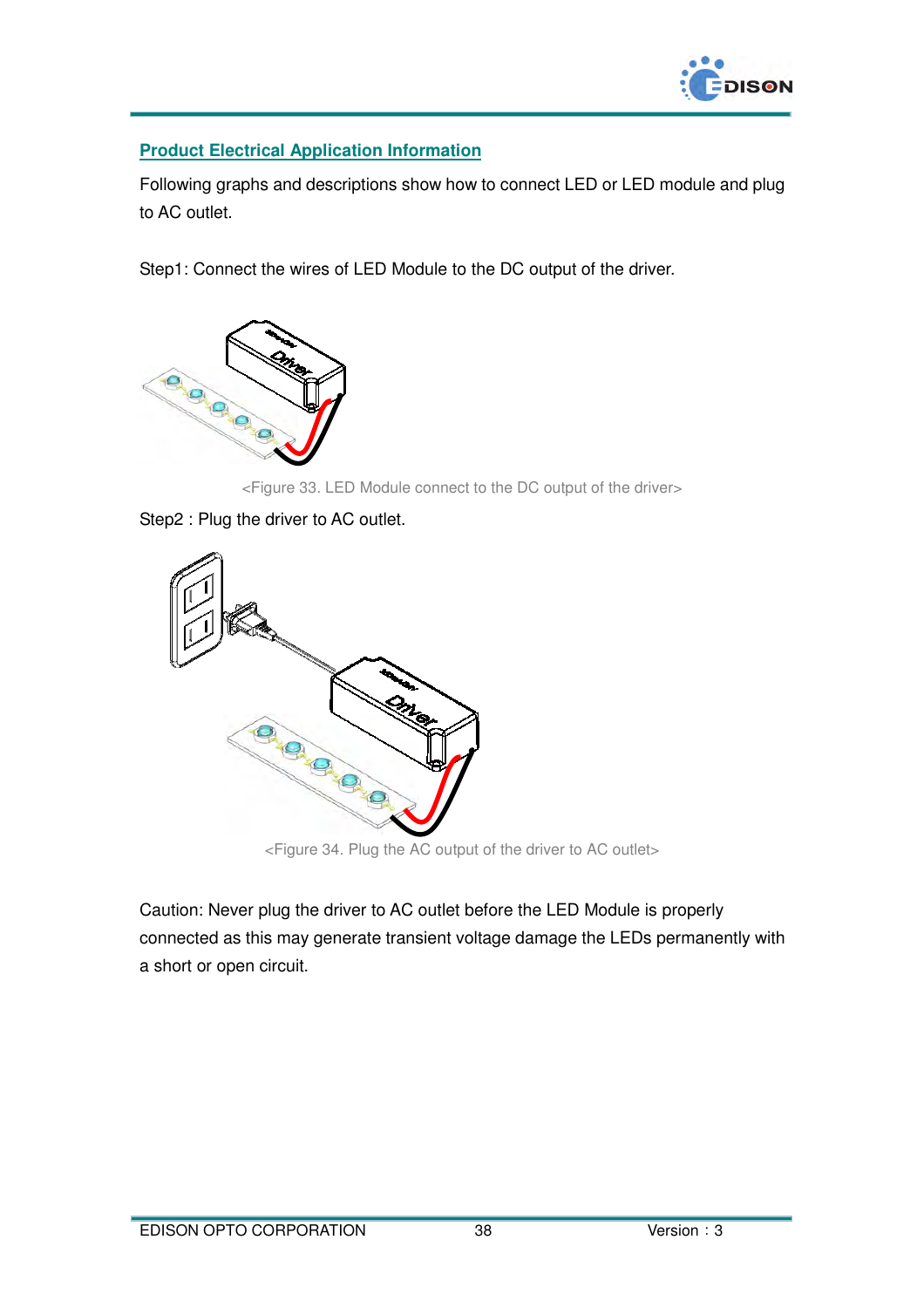

# **Product Packaging Information**

**Package Specifications**



<Figure 35. Package steps and dimensions >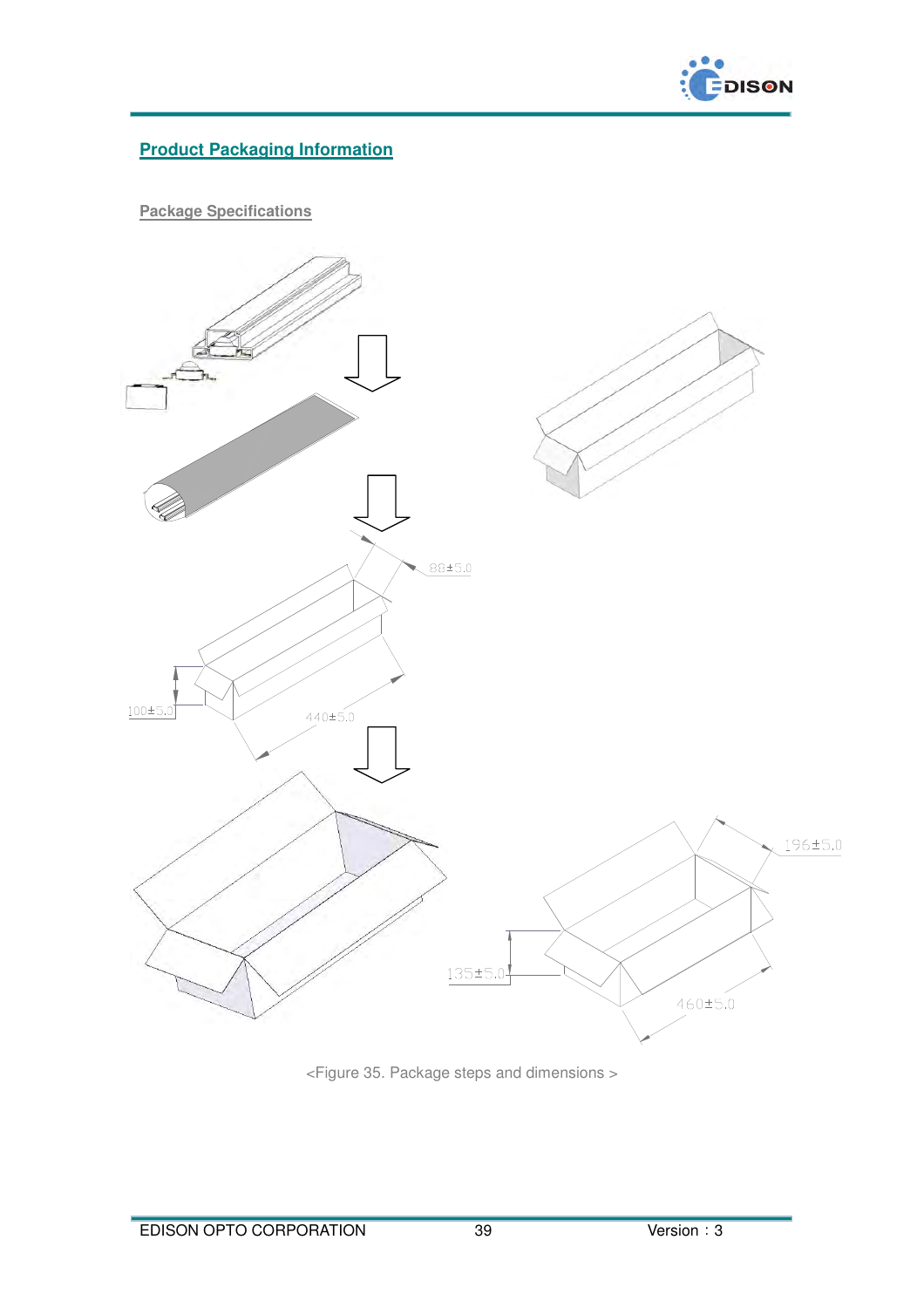

#### **Label**



Label on inner box:



| Part No:         |  | <b>EDISON</b> <del>X EIMAL RUNAW ISSUED</del> |
|------------------|--|-----------------------------------------------|
| Group:           |  | <b>Inspected By:</b>                          |
| Color:           |  |                                               |
| <b>Ouantity:</b> |  |                                               |
|                  |  | Rohs                                          |

<Figure 36 Label on inner box >

Label on outer box:



| <b>EDISON</b>             |                                                                                                      | 艾笛森光雷股份有限公司<br><b>FDISON OPTO CORPORATION</b> |
|---------------------------|------------------------------------------------------------------------------------------------------|-----------------------------------------------|
| Part No:<br><b>Croup:</b> |                                                                                                      | <b>Inspected By:</b>                          |
| Color:                    |                                                                                                      |                                               |
| <b>Ouantity:</b>          |                                                                                                      |                                               |
|                           | A221111201                                                                                           | Rohs<br>Directive Compliance                  |
|                           | Tel +86-2-82276996 Fax+886-2-82276997<br>4F. No. 800, Chung-Cheng Rd., Chung-Ho City, Taipei, Taiwan |                                               |

<Figure 37 Label on outer box>

#### **Notes:**

- 1. All dimensions are in mm.
- 2. There are 50pcs emitters in a tube
- 3. There are 20 tubes in a bag.
- 4. There are 2 bags in a inner box
- 5. A bag contains one humidity indicator card and drying agent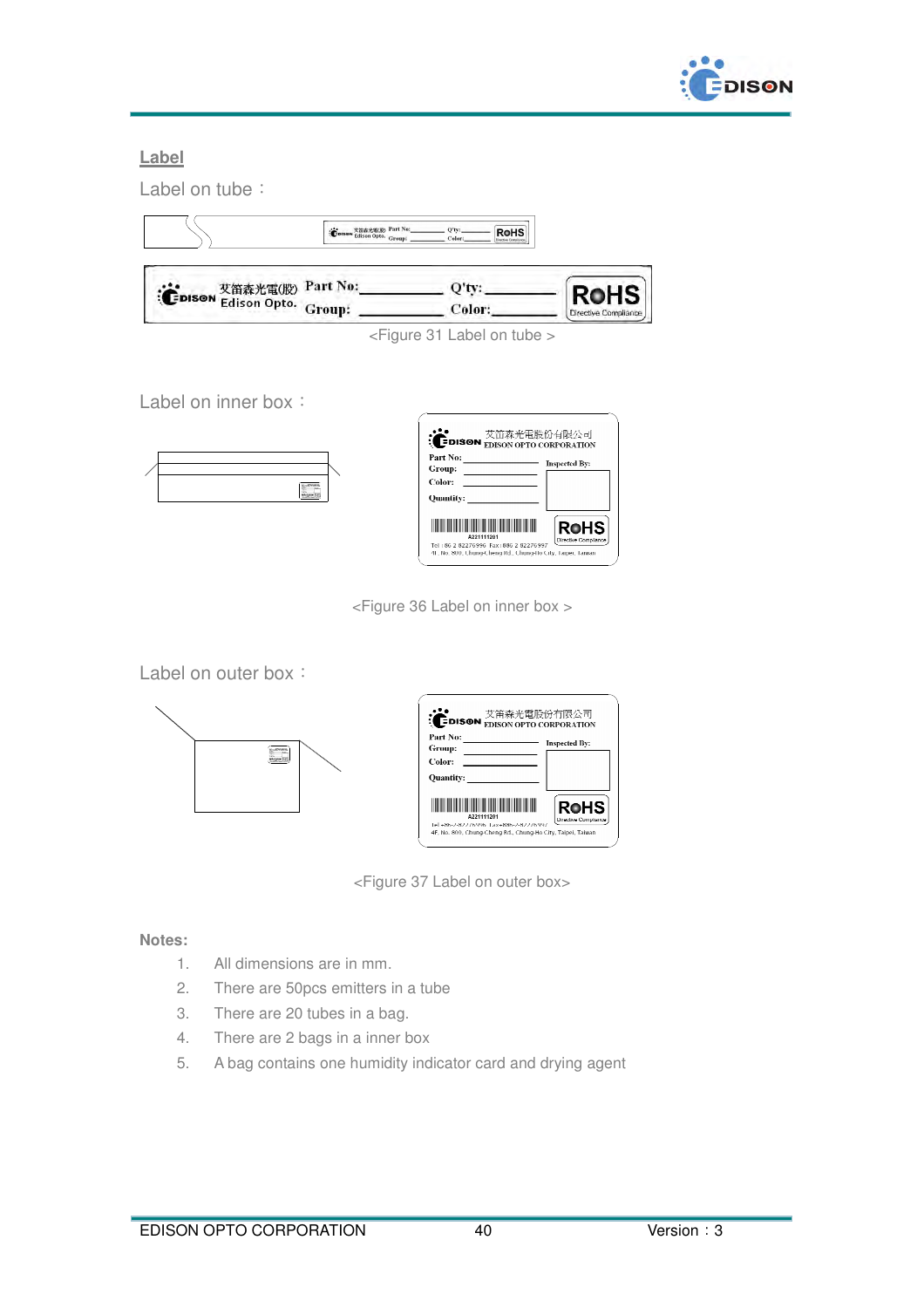

# **Star Product Packaging Information**



| <b>Item</b> | Quantity      | <b>Total</b> | Dimensions(mm) |
|-------------|---------------|--------------|----------------|
| <b>Tray</b> | 100pcs        | 100pcs       | 325*300        |
| Inner box   | 10 Tray       | 1,000pcs     | 340*330*160    |
| Outer box   | 2 inner boxes | 2,000pcs     | 350*350*340    |



| <b>Item</b> | Quantity      | Total          | Dimensions(mm) |
|-------------|---------------|----------------|----------------|
| Tray        | 60pcs         | 60pcs          | 310*290        |
| Inner box   | 10 Tray       | 600pcs         | 340*330*160    |
| Outer box   | 2 inner boxes | <b>1200pcs</b> | 350*350*340    |

<Figure 38 Edixeon® Star Package>